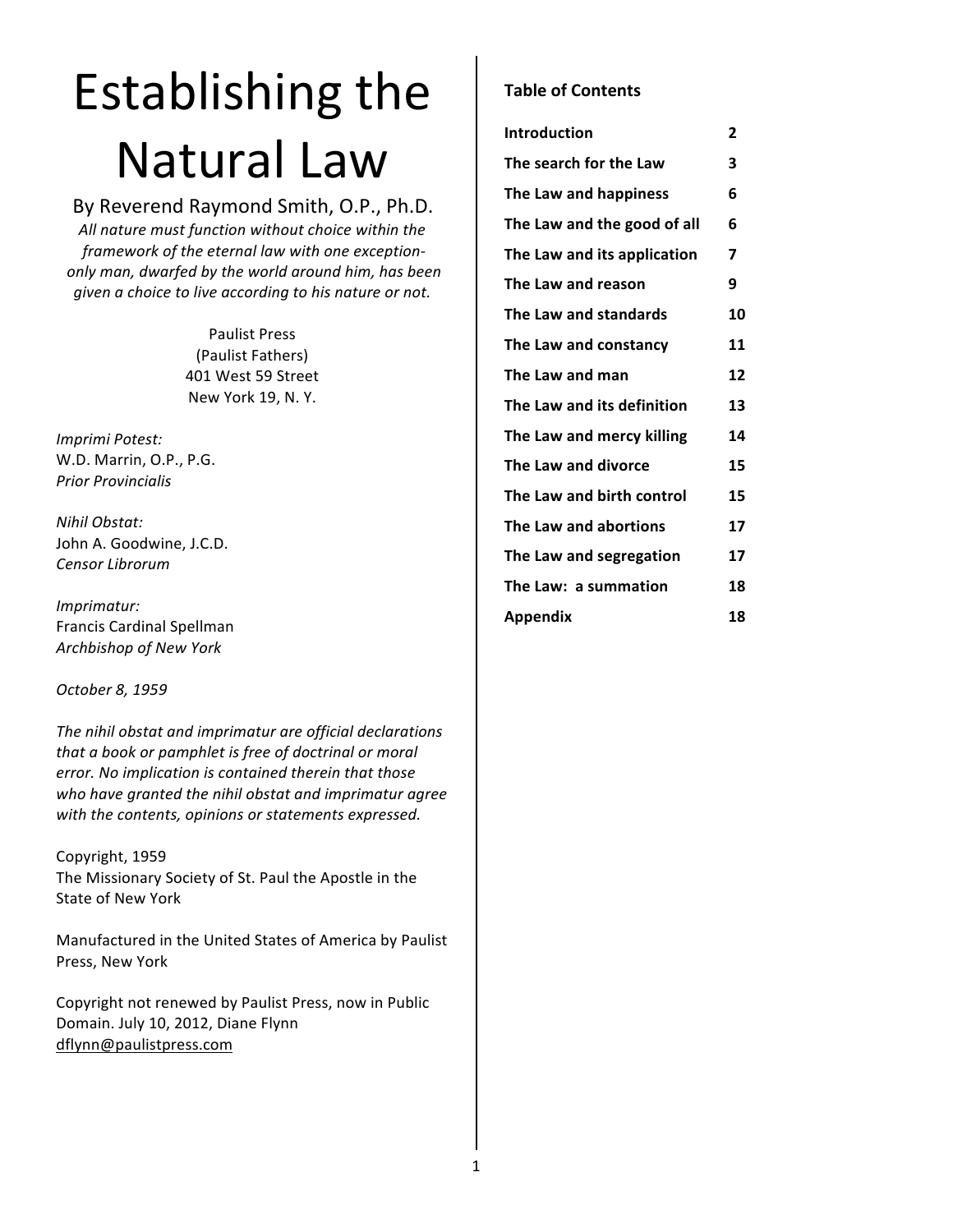# $_{\epsilon_{stablishing}}$   $\top$   $\vdash$   $\vdash$ NATURAL LAW

# *Introduction*

Few things are so evident to the modern mind as the role of the Catholic Church in defending the natural law. Not only does the Church defend that law, she also uses it to support her own teachings in the field of morality. Briefly we can list three areas in which the Church has recourse to the natural law to explain and justify her position.

One is the Church's repudiation of euthanasia or "mercy killing." In his encyclical *The Mystical Body of Christ*, the late Pope Pius XII wrote: "Conscious of the obligations of our high office, we deem it necessary to reiterate this grave statement today, when to our profound grief we see at times the bodily-deformed, the insane and those suffering from hereditary disease deprived of their lives, as though they were a useless burden to society.... Yet, what sane man does not recognize that this not only violates the natural and divine law written in the heart of every man, but flies in the face of every sensibility of civilized humanity?"<sup>1</sup>

Concerning Birth Control, Pope Pius XI wrote in his encyclical on Christian Marriage: "...no reason, however grave, may be put forward by which anything intrinsically against nature may become conformable to nature and morally good. Since, therefore, the conjugal act is destined primarily by nature for the begetting of children, those who in exercising it deliberately frustrate its natural power and purpose, sin against nature and commit a deed which is shameful and intrinsically vicious."<sup>2</sup>

Finally, the Church explicitly defends the natural law and in so doing sets the scene for a severe judgment against racism. In his very first encyclical letter, The Unity of Human Society, Pope Pius XII wrote: "It is well

<u> 1989 - Johann Stein, fransk politik (d. 1989)</u>

established that the first and profound source of the evils of which the modern state is afflicted, issues from this fact, that the universal standard of morality is denied and rejected, not only in private life of individuals but also in the State itself, and in the mutual relationships which exist between races and nations; that is, the natural law is being nullified by detraction and neglect." $3$  The burden of the study which follows is to point out that we can prove the existence of this natural law. Once we understand its meaning we shall be able to defend the positions taken by the Church on birth control, mercy killing, race segregation, and many others which every adult, thinking person must face in the modern world of ideas.

To begin with, man does what he does because of what he is. We have certain capacities and many limitations. Man cannot of himself fly. He can walk and run. Should we ask why, the obvious answer is because that is the way man is made. In order to understand man, we must be prepared to admit that man acts the way he does because of his nature or being.

All reality follows the same principle. Each piece of nature or art has a very definite essence making it what it is. An automobile is made in a special way because of the peculiar purpose it serves.

Natural things have a more complex history as regards purpose since all of them can be pushed to something beyond their own end. Bees, for instance, have a special mode of life, one of the most fascinating in nature. No one taught them the amazing things that they can do. All of their activity flows from the instincts which equip them to act in a certain way. The honey they produce can be used by man, but that is something beyond the bee's knowledge. The only point we wish to make at the moment is that each thing acts according to its nature.

Man is, to be sure, the most complex of all creatures. Although nature did not equip him to fly, man is able to invent an artificial means to provide him with aerial transportation. With some experimentation man can even produce something which resembles honey. Yet, man is ever restricted to that which flows from his nature. Since he possesses an intellect, man might foolishly suppose himself above limitation, bound by no

<u> 1989 - Johann Stein, fransk politik (d. 1989)</u>

<sup>&</sup>lt;sup>1</sup> Pope Pius XII: *The Mystical Body of Christ* NCWC Edition, Washington 5, D.C., p 59.

<sup>&</sup>lt;sup>2</sup> Pope Pius XI: *Christian Marriage* Paulist Press Edition, New York. In Five Great Encyclicals, p. 92.

<sup>&</sup>lt;sup>3</sup> Pope Pius XII: *The Unity of Human Society*. Although this is available in many editions we have used the translation in the English edition of *Denziger: The Sources of Catholic Dogma* Herder, St. Louis, p. 612.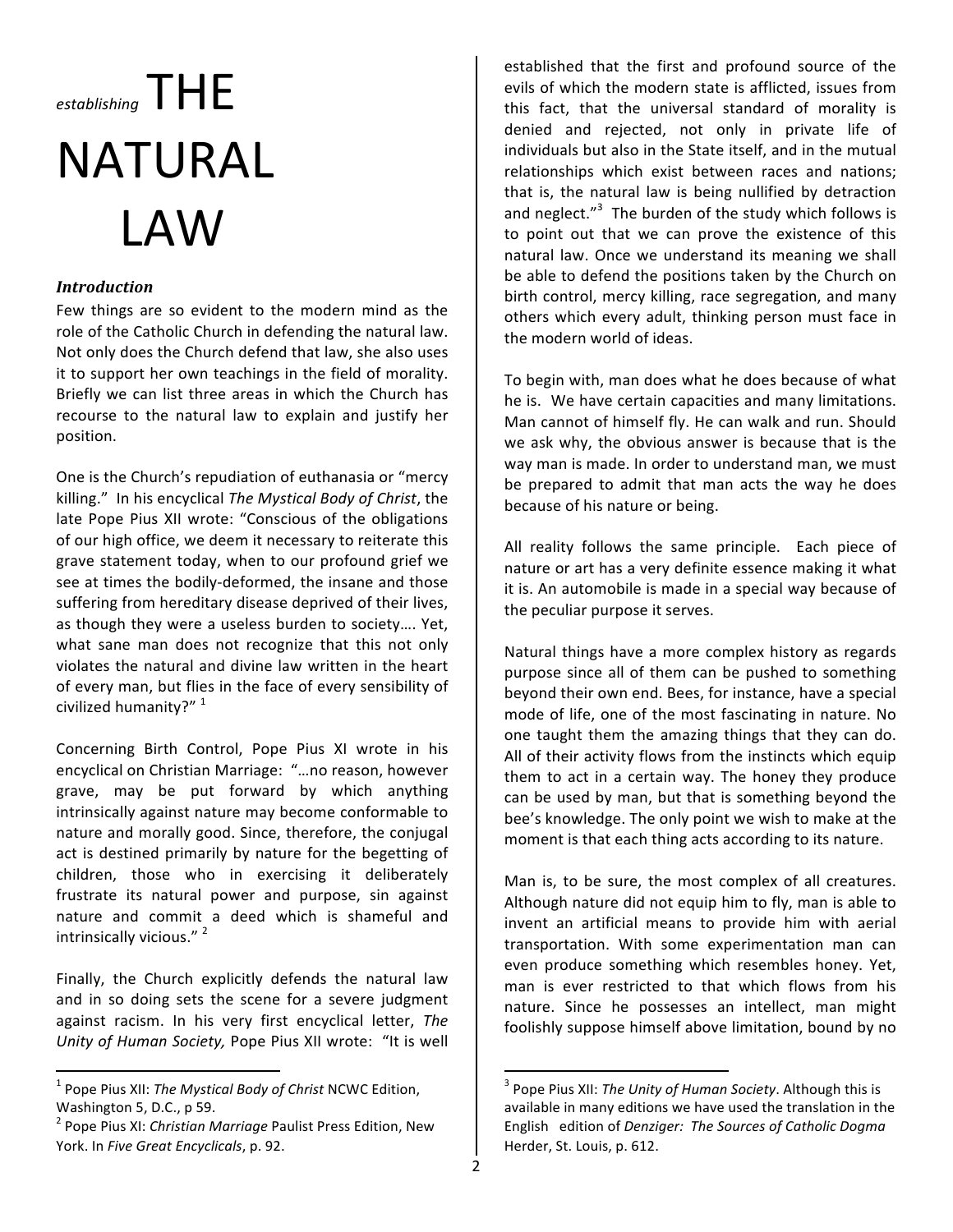rules or laws. He will feel that way only when he fails to reflect on what he is and hence why he does act the way he does.

How can we know what we are? If we turn to philosophy we discover so many divergent opinions that we give up in despair of an answer. We need not add a new theory nor shall we invoke an old one. If we accept the principle already stated that we act according as we are, then all we have to do is reverse the principle, that is, find out what we do and then we shall see what we are.

We are very aware of the fact that we share much with plants and animals as regards our physical activities. We have a certain vegetative life and we are conscious of an emotional and sensitive life. Unlike the plants and animals we have a capacity for reasoning which we call the intellectual life. Restricting ourselves to the order of nature herself we see that we can define ourselves as rational animals. For those unwilling to admit this definition of man, then the road to establishing the natural law will be closed. Nevertheless, one might with profit read what follows because what we have to say is so obviously valid for each person that upon reflection the individual who denied that man is by nature a rational animal might be inclined to reconsider his position.

Granted then that man is a rational animal, we can proceed to our problem of showing that there is such an entity as the natural law. We have to be prepared to admit that man has very definite inclinations which flow from his nature, for which he is in no way personally the cause, but through which man is able to see what he is and how he must act in order to preserve the human nature which is his.

#### **The search for the Law**

Establishing the existence of the natural law should not require any outside reading. We must expect to find it written in our hearts. Our problem is one of setting forth truths which no man can deny and showing from these truths the fact of the natural law. Although we do not require any reference books to solve our problem, we must not conclude that the problem is an easy one. On the contrary, a study of the existence and essence of the natural law requires much serious thought and reflection. 

Within man are three basic inclinations. The first of these inclinations is not peculiar to man but common to all beings. Every thing has an inclination to preserve its own being or existence. We call this primitive urge within all things the law of self-preservation. Obviously inanimate things are not conscious of this inclination nor can it be called in them a natural desire except analogically. Yet, even the rock resists destruction and in fact can be quite stubborn about it.

Also plant life fights for survival. Any botanist can tell us how the roots of flowers and trees will even endeavor to push rock and heavy objects out of their way in search for water or moist soil. On a higher level, the animals carry on the struggle for self-preservation both in their pursuit of food as well as in battles with their natural enemies.

On the highest plane is man. In many ways he is the strangest of all creatures from the point of view of selfpreservation. Man is born so utterly helpless that unless someone took care of him at once, he would perish. How different is man from plants and animals! Most animals would have at least a fair chance of survival if left alone, and some even do manage with virtually no care from the generator. Like all nature, man instinctively seeks to survive.

No one is taught this basic urge. We possess automatic reflexes which spring to our protection if something is thrown in our direction. Our eyes, ears, our lungs, and our digestive system are all able to withstand certain outside foes that come to disturb the delicate organism that is man. If the harmful object is too great then an eye might be lost, an ear drum punctured, a lung debilitated, a stomach at least upset. By far, though, man has amazing defensive as well as recuperative powers. All these argue to the truth of this first law of nature, the law of self-preservation.

Man exhibits this urge to survive by his desire for food and sleep, and the general capacity to protect himself. As the infant, he gives cries of need which are quickly quieted by the mother's feeding. Or the infant might cry not from any hunger but because a pin is sticking in him. Any discomfort will arouse this urge to selfpreservation. Nor is man taught to sleep but naturally falls into this state when he requires it, and his system is prepared for its soothing effects. Sleep preserves the organism lest it wear itself out by too much activity.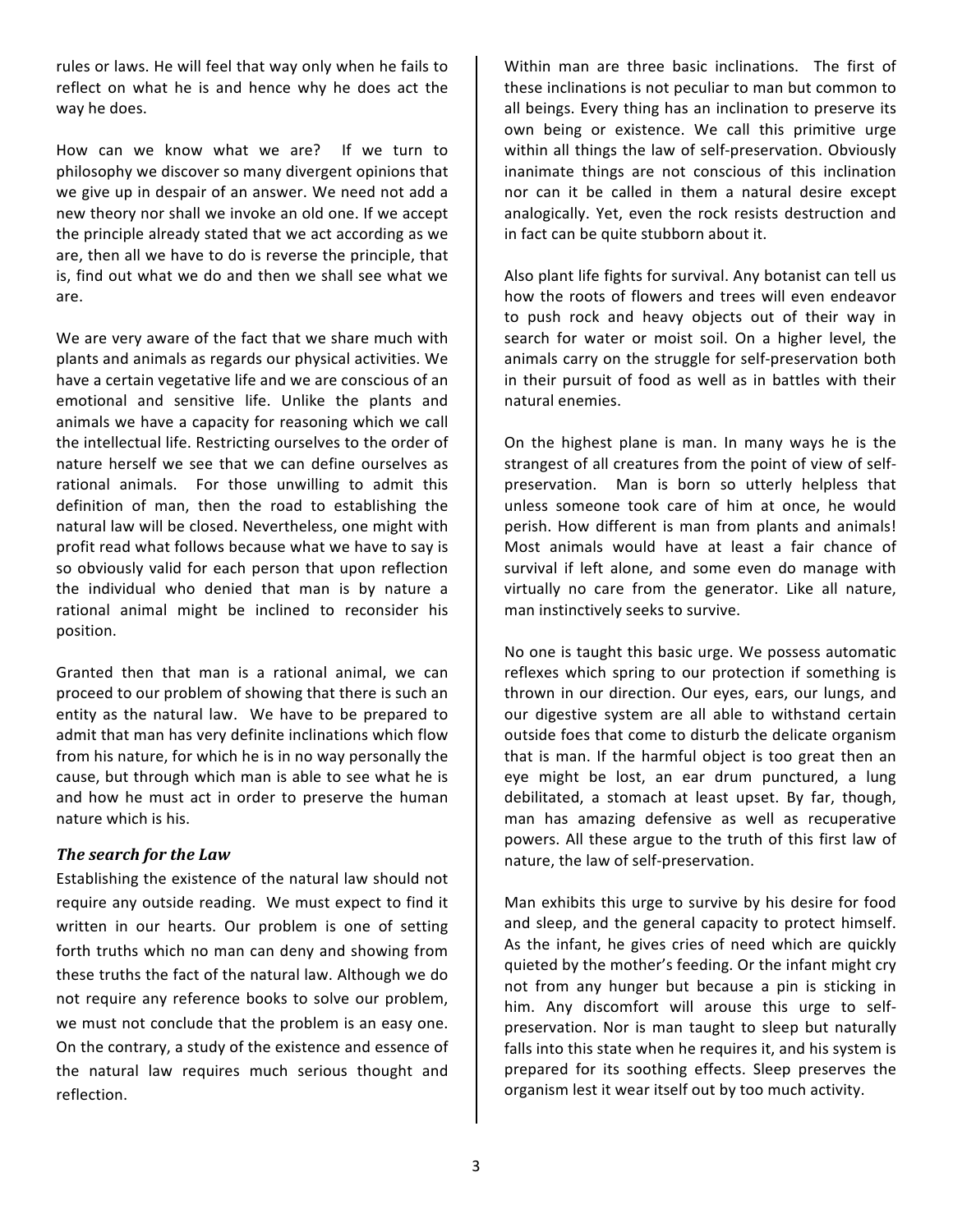4

Normally man fights death. His body resists many germs and even when the body succumbs to one, the system still fights vigorously to hold its own. Some people fight harder than others to live. Their will to live is strong and tenacious. Nevertheless, even those who appear resigned to die or simply too weak to fight any longer will suddenly regain energy during the final hours before death's arrival and they will attempt to cling to life. One sign of this is the way a person who is dying will grab on to the sheets on the bed as if trying to hold on to this human existence a little longer. So strong is the urge to self-preservation that from cradle to just before the grave, man gives constant proof of it.

Secondly, there is within man an urge to preserve the species to which he belongs, namely, the human race. This expresses itself in what is known as the sex urge. Unlike the urge to self-preservation, the sex urge does not manifest itself from birth but only after the male or female has achieved a certain maturity. We do not mean that boys and girls below the age of puberty are not aware of an urge within them toward the satisfaction of sex, but the child, unless instructed or extremely precocious, does not understand the import and role of this sex urge.

Again we are in the company of something so primitive and basic to the nature of man that no proof is required. All normal and mature persons are conscious of the sex urge within them. Their problem is one of control, not arguments that such a thing exists. By reason of the sex urge the opposite sexes seek each other. By means of the equipment that nature endows each sex, this attraction for each other will be satisfied perfectly only by the act proper to marriage, namely, intercourse. Through this act, generation is possible and the human species is preserved in being. So instinctive is this urge flowing from sex that again no training is needed. 

Finally, and this is peculiar to man, there is within the human animal a desire to satisfy the curiosity of the mind. This leads to the search of truth. Any parent will vouch for the instinctive curiosity of children. "Why, Daddy?" is a favorite question on the lips of every child. No one had to teach the child to be curious. Curiosity is simply there. That it dies down later might be the fault of a poor pedagogy or any distraction of youth that makes serious study seem a real burden. However, the fact remains that the mind of man naturally seeks the truth. The child who is put off with a false or evasive

answer can be most persistent in demanding a new reply.

For the sake of clarity we restate the three basic urges of every man:

- 1) All men have a natural inclination to preserve themselves in being. This is the law of self-preservation and from it arises the urge to food, drink, sleep, and to all things conducive to personal survival.
- 2) All men have a natural inclination to keep the human species in existence and this is manifested by the sex urge wherein the opposite sexes seek the company of each other on a most intimate basis.
- 3) All men have a natural inclination to know.

No doubt we should make clear what is meant by the expression "a natural inclination." Quite simply, although it might seem redundant, a natural inclination is that which is in keeping with the nature of the thing that has it. An inclination flows from the very nature of the thing. For instance, fire naturally burns because such is the nature of fire that it will burn most objects, water being an exception. All this means is that fire has a natural inclination to burn. Fire lacks consciousness and so fire is not aware of this natural inclination.

A rose has a natural inclination to seek nourishment both from the sun and from water. Consequently, the rose digs roots into the earth and lifts its head toward the sun. This is in keeping with the nature of a rose which is to be a living thing and living under certain very demanding conditions. A rose would not naturally seek fire or rocks. We see that the rose acts according to its nature, seeking what is useful for it, not what is harmful to it. In so acting the rose moves according to its natural inclination.

In the animal kingdom the same law is observed. We call the natural inclination here an instinct. All animals are equipped with amazing instincts which account for their survival to our times. Those that could not cope with the forces of nature perished but those that could adapt themselves have survived.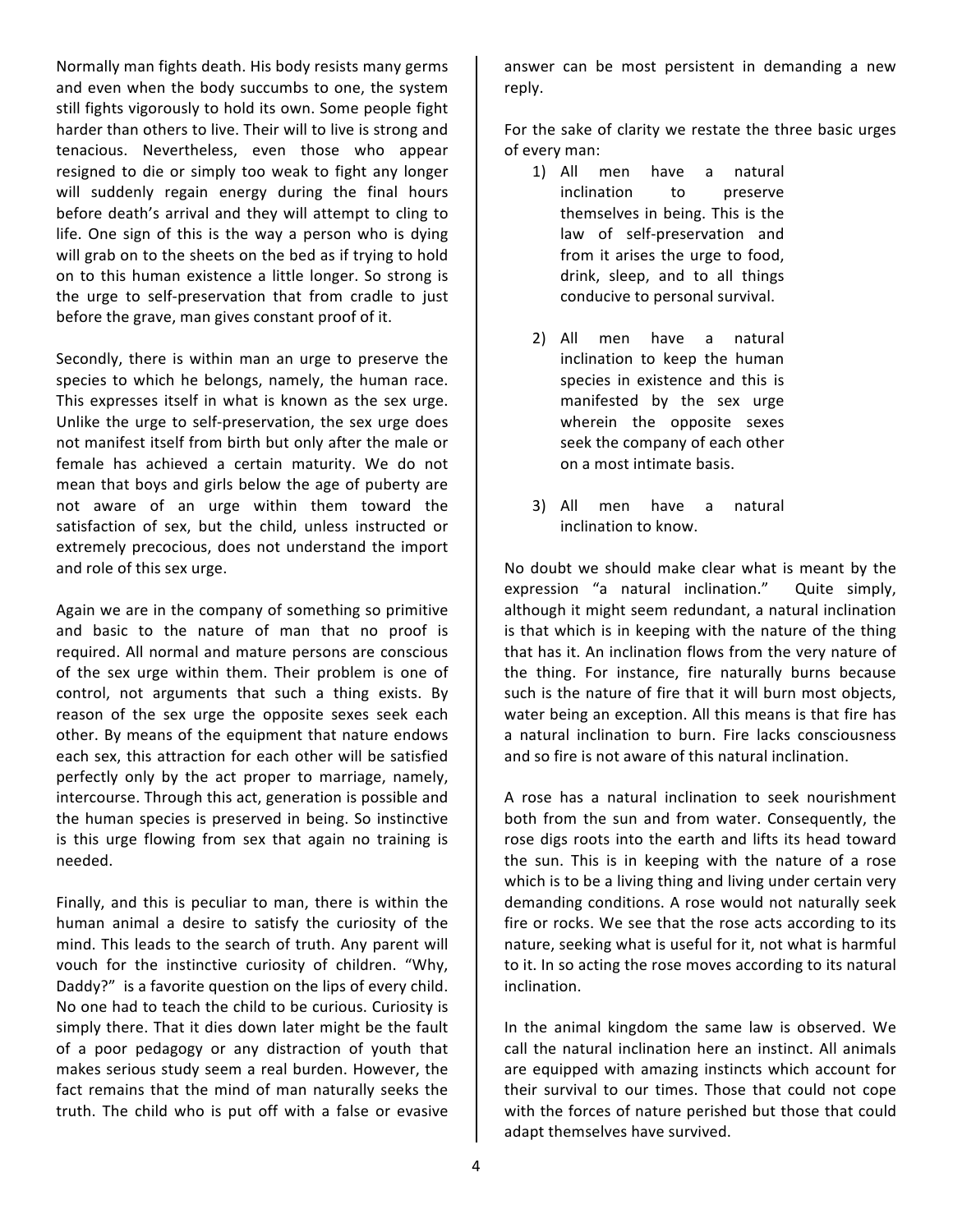The bird has a natural inclination to build her nest. This is in keeping with her nature whereby she will be able to bring new life into the world according to her own species. Among the birds, there exists natural enemies and this too is an inclination in keeping with their nature.

With man there is the magnificent difference of his rational life. Man can laugh because he can perceive what is incongruous. No one taught us how to laugh. Babies do it with such charm, even though it is difficult to judge what makes them laugh other than the completely ridiculous, or perhaps they are simply smiling from the inner happiness which escapes our eyes. Babies cry naturally too, and this is according to their nature, as we have already pointed out. At any rate, from the very nature of man there flows this capacity to perceive the incongruous and laugh, as well as to be conscious of the painful and cry. More basic is man's ability to reason. So much so is this according to his nature that when man lacks a sufficient degree of intelligence he is judged to be defective, abnormal.

Another way of putting this idea of natural desire or inclination is to say that it means or implies whatever is agreeable to one's nature. To remain in existence is clearly in agreement with one's nature; to preserve one's species is agreeable both to the individual and the species; and to seek knowledge is agreeable to man because through knowledge he employs a power which affords him great pleasure.

Not that we have mentioned the word pleasure, we can bring out a very important element in all this discussion of nature and natural inclinations and desires. No man is unaware of the fact that there is pleasure attached to eating, drinking, and sleeping. Man would be repulsed from food and drink if the taste they afforded was disagreeable to the palate. A sick person often hates to eat, especially if he is bothered with a heavy cold. His taste buds are impaired and his power of smell has been lessened. Nothing set before him is appetizing and the word appetite is nothing other than natural inclination again. When food is pleasant to the taste, man will indulge with relish and delight.

Just as pleasure is attached to eating so is there pleasure connected to the sex activity whether this be the final act of intercourse or the acts leading up to it or stopping short of it, namely, love-making. The passions of the man and woman are aroused and provide a

pleasure that proves beyond any doubt that this activity is agreeable to both sexes.

Also on the high plateau of intelligence, man still finds pleasure, an intellectual thrill as it were. Man's mind is in a state of wonder when faced with something new and strange. Man's mind is at rest when the answer to his wonder is provided. He feels good to know the truth. Knowing the right answers provides pleasure for man; it is agreeable to his nature.

Although man has many other urges within him, the three listed above are the most spontaneous and are completely universal. No man is without them. Every man has the urge to live, to love, and to know. Man can pervert them. Men do commit suicide; men do hate; men do fail to grow intellectually. The perversion provides further proof of the naturalness of these three great and basic drives within man.

What we have written so far can be confirmed by any man. He need merely look within himself. Does he not fear death? Does he not want to love and be loved? Why is he reading this study except that he wants to know? We are on ground that no philosopher or philosophy can challenge and no pretended revelation call into doubt.

We are faced with truths so obvious and clear that it seems impossible to call them into question. What is so natural to us cannot be explained away. What is so universal cannot be said to be unusual to us. These are the hard and beautiful facts of man's life. He has these three fundamental drives, urges, desires, whatever one may wish to call them. Not only does he have these, but as a result he realizes there is a world outside him.

First there is the world of food and drink. Without these material things man would not live for long. Indeed, he could not have come into being the first place. Secondly, there is the object of man's affection, that special one who so attracted him that all other women seemed not to exist. Fickle man, like fickle woman, might later change, but there is that supreme moment when there is just this one and she alone. Lastly, there are the myriad objects to be known and in the world today these objects reach beyond outer space itself.

Man is in a unique position. He can know. This means that he can know the three basic drives within him. Man can know the world outside him. Man can compare the urges within him and he can ask questions about the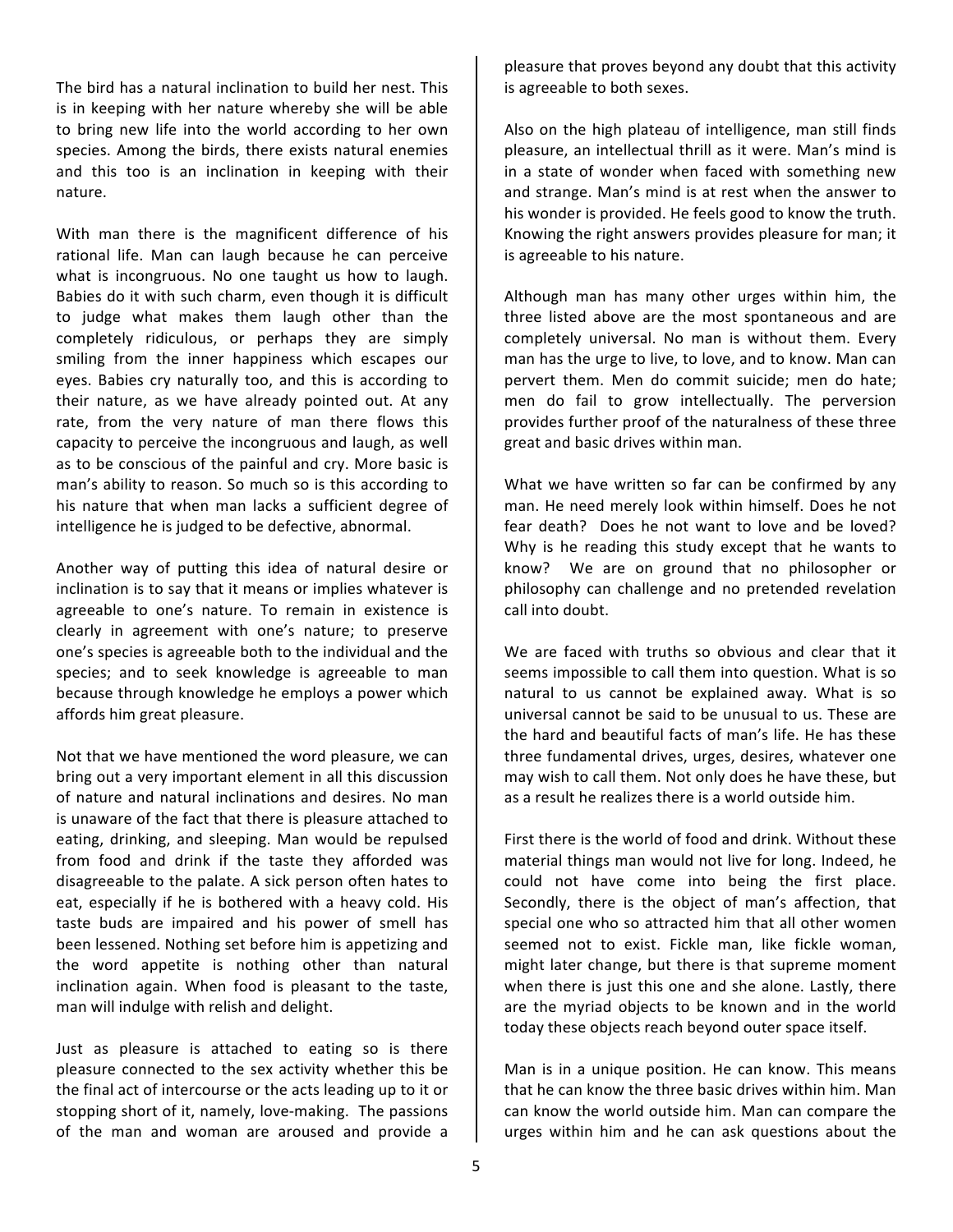meaning of all this. Man would not be a real man if he did not begin to wonder what life is about, that life which he is both trying to preserve within himself and to multiply by union with another human being. Man is coming face to face with the Natural Law.

Of course, man might not think of it all so formally and technically. Quite often men never do realize fully what life is all about because the first two urges take over so completely that the third urge, to know, is buried beneath food and sex. However, the vast majority of men do think, at one time or another, on the total problem of life and this leads them to a meditation on the purpose of their existence.

#### *The Law and happiness*

The history of thought as well as the history of the human race itself show that all men are seeking one thing and it can be expressed in one word. That word is happiness. No one will be happy with things opposed totally to his nature. Many people are happy with things that are in harmony only with part of their nature. Man's real problem is to discover what is completely in accord with his nature. Once he has learned what it is and seeks it, then he will find true happiness.

Man views that which will make him happy as something good. True, he might be mistaken in his choice and choose an object which in reality lacks enough goodness to give him complete happiness. Yet, man does view everything he seeks under the aspect of good. He cannot do otherwise. This is so much the case that we can define the good as that which all desire. What we have said is simply to repeat what we stressed above. Man has inclinations toward things that are agreeable to him. He seeks what will make him happy and wants those objects which in some way conform to his nature. These things are good. They are not of themselves harmful to man's nature.

We have already listed the three basic urges which most definitely conform to man's nature. Every man sees life as a good. He realizes that life is a right inviolate. Also every man views the choice of a companion for life as a right, contingent on her acceptance of course. Finally, all men are fully aware of their right to knowledge, to know things which affect their life and their dear ones.

In the United States we have canonized, as it were, these concepts in our Declaration of Independence: "We hold these truths to be self-evident, that all men are created equal, that they are endowed by their

creator with certain inalienable rights, that among these are life, liberty, and the pursuit of happiness." No American can quibble over the fact that all men are seeking happiness. Many an American will have his own pet theory on what constitutes that happiness.

# **The Law and the good of all**

Regardless of what each individual thinks or feels should constitute happiness, each man comes to the realization that he is not free to interfere in the legitimate pursuit of another's idea of happiness. At the same time, no one's private concept of happiness may be such that it will do harm to other if put into execution. If a man imagines that robbing banks is the acme of good fun and happiness, he will soon find that his glee is not universally shared, least of all by those who have money in the particular banks that he robs.

From this we see that our immediate concern is not with the individual's personal happiness but with the good common to all. In other words, the rights of all men must be respected as regards these first basic urges. No hesitancy on these matters is allowed.

By preserving the rights common to all we automatically safeguard the rights of each individual. The protection of the common good is really the good of all. Just as the health of the whole body means the health of each part, so the common good includes the particular good too. The part is in the whole and shares the lot of the whole. Consequently, there is no real conflict between the private good and the common good. When the common good is assured and preserved, the private good will prevail, although the opposite need not be true, that is, the private good, or advantage, does not guarantee the good of all.

From these considerations, we are able to point out two great truths about which all men are keenly aware. First, man is a social animal. His very existence depended on the union of two people, and his early survival rested on their help and protection. Man can, once he matures sufficiently, live alone but he is very conscious of the fact that for better living man is best off in a society, the initial unit being the family.

Secondly, man becomes conscious of the truth that he is ever seeking the good, looking for means to make himself and is loved ones happy. Man's attention is always directed to what he perceives as good. This awareness of good in his life leads man to realize that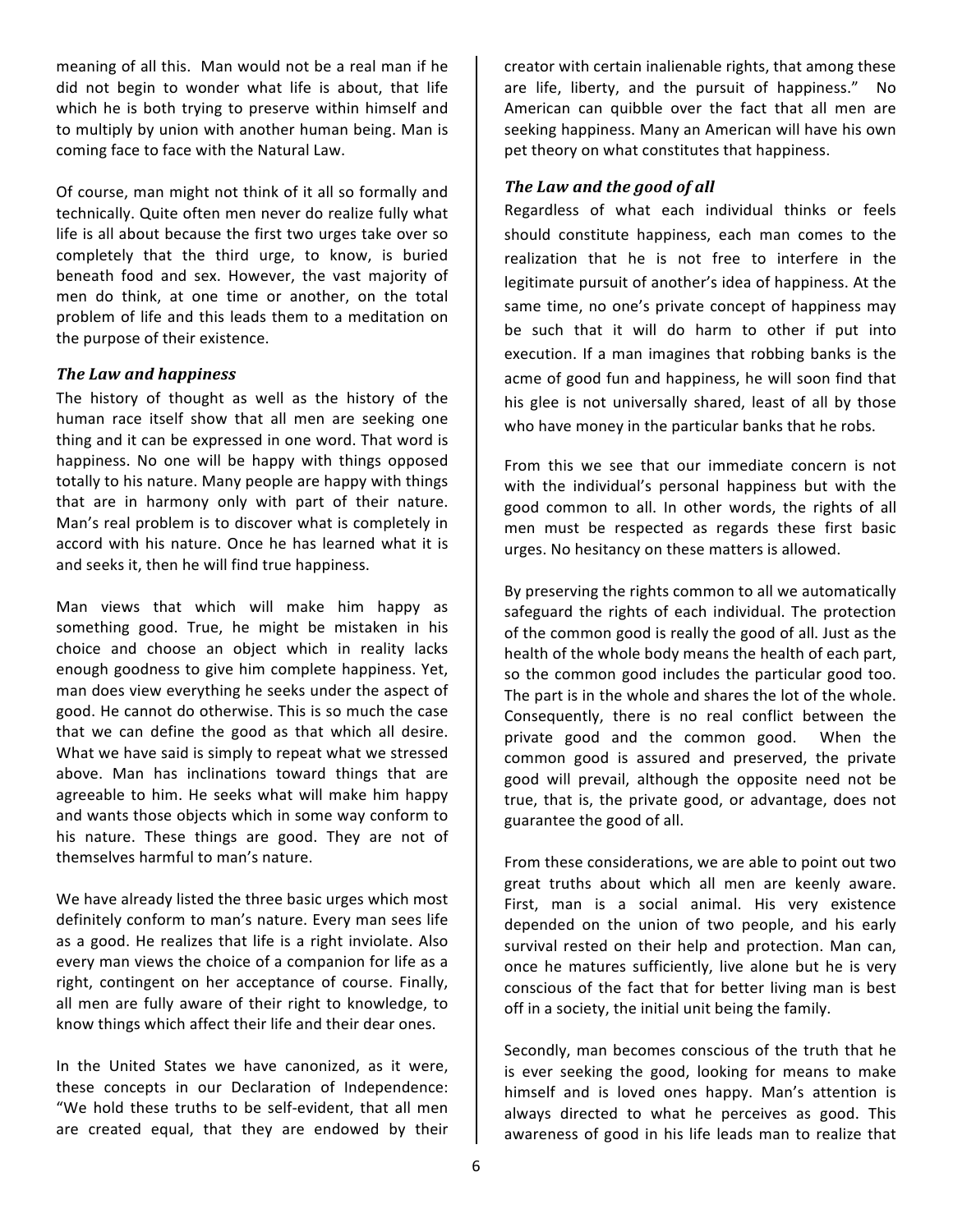the guiding principle of his actions as man is: Good is to be sought and done; evil is to be avoided. We shall call this the first principle of moral action although man need not see at once its moral implications.

Probably most people never formulate this principle in just so many words but anyone we ask: what is the first rule for moral action? - will come up with such answers as: Do as you are supposed to do. Do unto others what you want them to do to you. Do as God expects you to do. The answers will depend very heavily on the individual's background.

All these answers and many similar to them are indicative of how natural and normal it is for people to have a standard or rule to guide their actions. If a person should answer: My first principle of moral action is to get what one can out of life, then we would have to press him on whether he meant by this that he would seek his own gain even at the cost of harm to others. Should he answer that he would, then we merely would point out that he is exposing himself to the same treatment and that one stronger than he might destroy him. Thus we could show the weak position of one who prefers his own private good to the common good.

Once we have clearly in mind the three basic urges of man and the fact that the common good has a certain primacy, we can argue with considerable ease against any theory of morality that is based on purely selfish interests. We have shown that all men desire happiness but happiness demands the right to life, to a mate, and to knowledge. Anything that would make the attainment of these goals impossible would be contrary to the very drives within man.

We can now assert that these three urges or drives are so natural that unless most unusual circumstances existed, no one has the right to take them away. Considering these natural inclinations in themselves, we find nothing that would justify interfering with them or curtailing them other than some kind of conflict with the common good. Except through abuse of these urges, we cannot see how such a conflict could arise since the main point of the common good is the preservation of these natural inclinations.

Primitive man would not have too clearly in mind all the concepts listed thus far even though these ideas are basic and fundamental to his nature. Experience is a great teacher, especially in the field of social living, and

today some notions on society are still in a somewhat formative state. The things we have set forth are what would appear to be incontrovertible truths which every man today can verify for himself.

The free world looks with horror and repulsion on the tyranny of Communism precisely because this theory of the State makes the common good subordinated to the private theory of the few who are ruling. Especially resented are the violations perpetrated against the liberty of men to know and to express themselves freely. Looking back over a long span of history, we today can see what greater depth and appreciation the meaning of these natural drives within man and the nature of the society which should be best able to promote their protection and development.

## *The Law and its application*

Primitive man would not have formulated the doctrine which we must now explain. Again the problem is that experience, trial and error, much meditation on basic notions are required if success can be achieved on the point of moral living. Our problem is one of morality, that is, one concerned with the goodness and evil of human acts. We say this because the urges within man are good in themselves and their expression should and can be good. The misuse of them or the unwarranted interference with their exercise is evil.

We must keep in mind that man is unique in the fact of possessing knowledge which transcends the particular. Animals have knowledge, sense knowledge, but their knowing is limited, confined, restricted to particular objects. Instincts drive animals and, with the aid of memory, animals are able to know and recall those things pleasant and those harmful to them. With that knowledge they act accordingly. Strictly speaking, no rational process is involved.

Man, on the other hand, acts from deliberation, a point we shall examine in detail later. We call such actions human because they flow from what is most proper to man, his intellect and will. Man knows the meaning of things. A dog chews on a bone without knowing what the meaning of a bone is other than that it is something pleasant. No dog understands or even had the concept of food in general. The dog has images of particular edible goods without ever knowing the meaning of food as man understands food.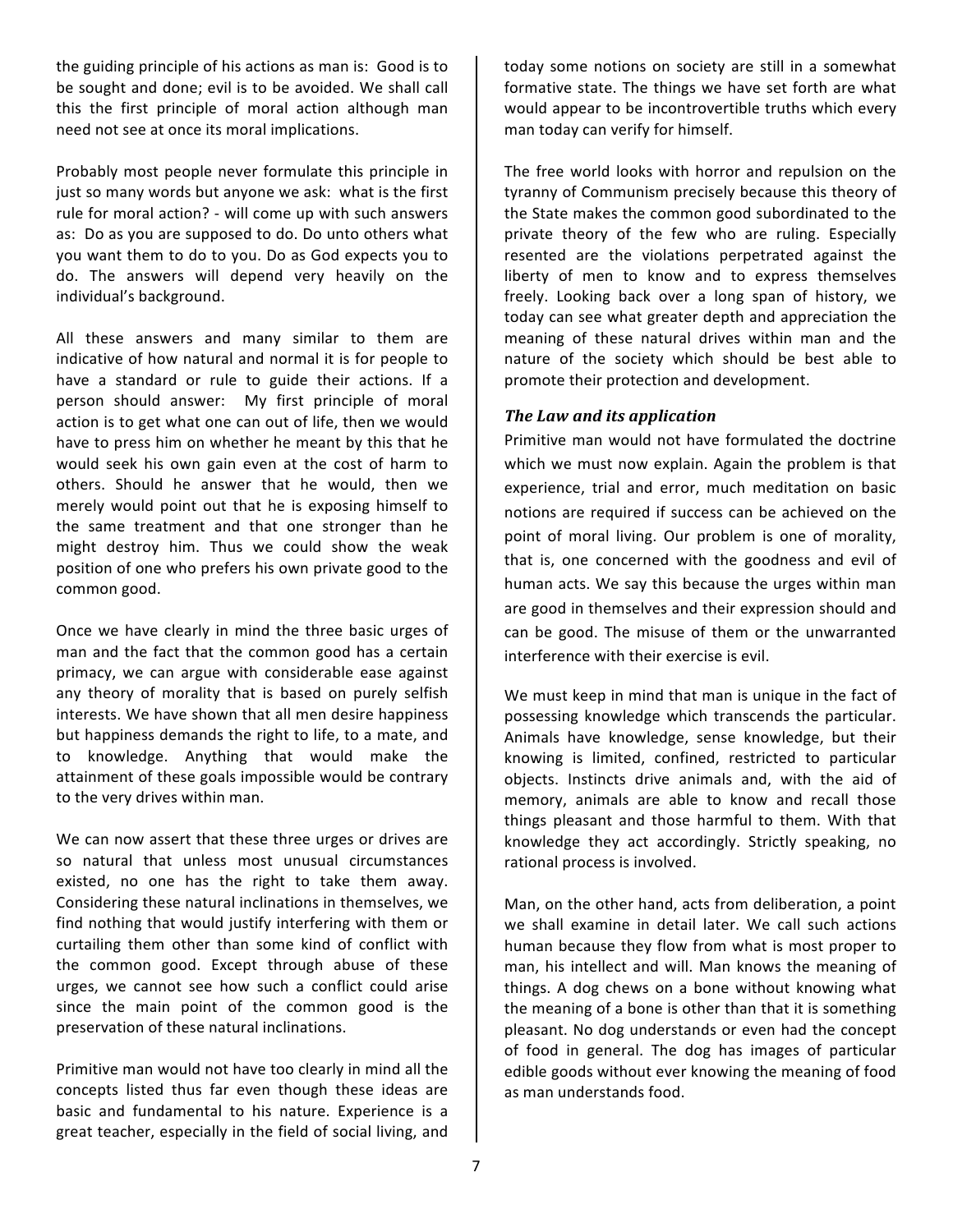Man not only knows what is set before him but also the purpose of food. Man has notions which are above the particular, the singular. When a man eats he knows that he is doing it for a very definite purpose. We therefore view man as a responsible agent. For instance, when a man harms another, he is tried by other men in order to judge first on his guilt or innocence. If he is guilty then he is judged on the extent of punishment he deserves. Man can stand trial for his actions which violate the common good. No dog has ever been asked to take the stand in defense of himself after having bitten a man.

These illuminations may seem rather simple and almost naïve but they drive home the important point of man's unique position in the universe. By reason of his knowledge, man knows his purpose in life. So far we have asserted this to be the right to live, to perpetuate the human race, to attain happiness. Now we must determine how man knows what is the good he must seek and the evil he is to avoid.

Man will know this by examining the basic urges within him. First man has a right to life. We have shown that this flows from his very nature which urges him to selfpreservation. Man does not have to reflect long on this fact before he will realize that if he has the right to live and that this comes from his very nature, then all men have the same right. Hence, anyone who would take the life of another does an evil thing.

Of course, man must preserve his own existence and so he will ward off any aggressor, be it animal or man. Primitive man and often modern man do not always go into fine distinctions on causing the death of another man. Life being so precious and natural a possession, one should not directly intend the death of another but rather his own self-preservation.

In any event, from all this consideration, man discovers that there is not only within him an urge to selfpreservation but there is also an obligation to protect himself and respect the lives of others. This primary demand flows from the very nature of man. We can express it in the following words: I must not kill. Man is so conscious of this prohibition that if he kills another man from a purely selfish motive, he knows his act is wrong. Further he would be admitting that another may do the same to him. He knows that he cannot possibly admit such a thing without acting contrary to the very nature which is his, namely, to selfpreservation. 

The discovery of this primary precept to respect the lives of others is not so spontaneous as is the law of self-preservation. Self-preservation is so instinctive that it is already in act before man comes to the use of reason. Not to kill others becomes explicitly evident to man only after he has reached the use of reason and has done some reflecting on the matter.

We must not conceive of every man putting this precept into so many words. Also a people might become so perverted as not to regard all taking of human life as wrong. A nation might view another race as natural enemies and to kill any member of the enemy nation to be right and just. Or again, a barbarian people might kill their female offspring or kill their aged. Nevertheless, even in these cases of perversion, the primary precept is observed because no people has ever viewed killing others as something good in itself. Always some circumstances are implicitly if not expressly understood to justify and explain the killing.

Not only the prohibition against killing falls under this first precept, but man feels he has a right to preserve his life in whatever licit way he finds necessary. Man does, then, destroy animal and plant life in order to provide food for himself. Man sees at once that he is superior to these two types of life. Indeed, man avails himself of whatever will protect his own existence. Some secondary precepts follow from the law of selfpreservation but we shall mention these after we consider what is primary to all three urges.

From the sex urge within man flows the right to sexual intercourse. Here we reach a more complex situation. Man is not concerned only with himself but he has a partner, a woman. Normally an offspring will result. Much more reflection is required to understand man's rights, duties, and obligations. Yet, man is by no means slow in perceiving all these.

To begin with, the sexes attract each other and find pleasure in each other's company and desire to belong exclusively to one another. The offspring is viewed most correctly as their own, a part of each of them. Just looking upon this helpless creature makes them very conscious that his survival depends on their help and moreover their mutual help. The mother is not in a condition to provide for herself although she is equipped by nature both physically and psychologically to nurse and protect the infant. Her husband is then free to procure food, to protect, and to shelter his family. None of these items are particularly complicated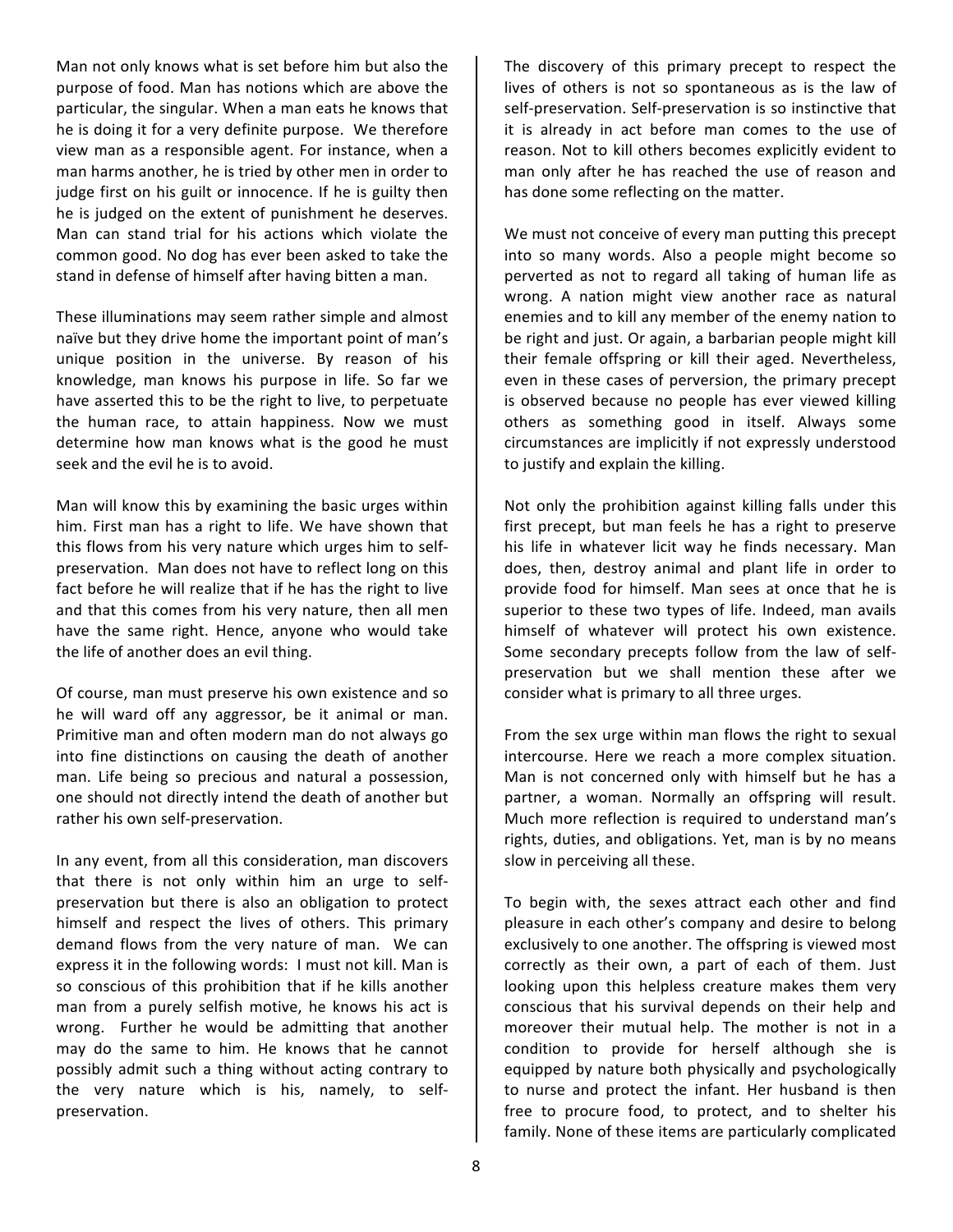as far as seeing that such tasks must be performed. Putting their significance into formulae is; and such is done much later by the philosopher and the theologian, not to mention the clearest expression of them through divine Revelation.

The key inclination is the third, man's desire for knowledge. As we might suspect, this inclination was already operative in the above two explanations. This third natural inclination of man really brings out his unique place in the world. Man knows what he is about. Aside from recognizing the implications of the first two drives within him, man through this third inclination has a natural desire to know God, to live in society, to shun ignorance, to be considerate of those with whom he lives, and so forth.

Children, for example, are conscious by nature itself of an obligation both of obedience and respect toward parents. The parents, meditating on their role springing from the sex urge, are conscious from nature itself of their obligations relative to their children. Man's desire for knowledge flows both from this intrinsic inclination as well as from his awareness of the dangerous consequences of ignorance. Laziness is not completely destructive of this desire for knowledge because the lazy person seeks to know the best means for avoiding work!

Man's relationship with God is far more immediate than modern society often supposes. At least primitive man had a deeper awareness of obligations toward the Supreme Being. Without putting these into propositions, man was conscious of his dependence on God and sensed that he was at the service of God. Further, man has always recognized that God is infinitely greater than he is. As a result, man pays a certain honor to God. Finally, man had a vague realization that God is his last end. Thus, in spite of a certain fear of this Supreme Being, man also felt a movement of love, a desire for some kind of union with God. Such a desire comes from the religious sense within man and belongs to him from nature itself.

We can now recapitulate our findings before we launch off into greater problems centered around the natural law. Man has three basic drives within him and from them there result a whole series of obligations about which he is very aware even though he does not immediately or clearly put them into rules or laws. Man knows that he must not kill fellow men; he must have respect for his companion in life; he must care for his offspring; he lives best in society; he must be considerate of others if he is to expect the same treatment from them; he is aware of a Being greater than himself to whom he owes what we call worship; he must satisfy the curiosity of his mind through study of himself and the world around him; he is made for happiness and he is always seeking what is good.

#### **The Law and reason**

We can put into one sentence what might be considered as the expression of the natural law for man: Man must act according to reason. We have already seen that man comes to the realization that by his very nature he seeks what is good and avoids what is harmful, that is, evil. Initially this principle of action is viewed from the first law of nature and as purely a physical thing. However, self-preservation almost immediately brings in a moral question. Man has to respect the lives of others and the preservation of his own life is a moral problem because to destroy his own life at his own hand would be to act contrary to one's natural inclination and hence wrong.

Of necessity we have to pause and explain why this notion of morality cannot be ignored and how it is bound up most intimately with all these considerations. We have introduced, without permission as it were, terms as "duties" and "obligations." Some people look with suspicion on these terms as though they were inventions of philosophers or moralists but having no foundation in fact.

We can see from what has been set forth thus far that such expressions are merely the words to identify very natural realities which no man can ignore without at the same time denying his own rationality. For a person to deny that there are such things as duties, rights, obligations he would have to disassociate himself completely from society and strip himself of his humanity. Were he to violate the rights of others, then society itself would do the disassociating for him.

Morality is a quality attached to actions we call human. Not every act that man performs is human in the sense we are employing the term. When we unconsciously stroke our hair, there is no morality connected to the act. We call such an act, an act of man rather than a human act. To blink one's eye is another example. However, to turn the blink into a wink, which is a deliberate blinking of the eye, is a human act and has a moral over or undertone. Any act that proceeds from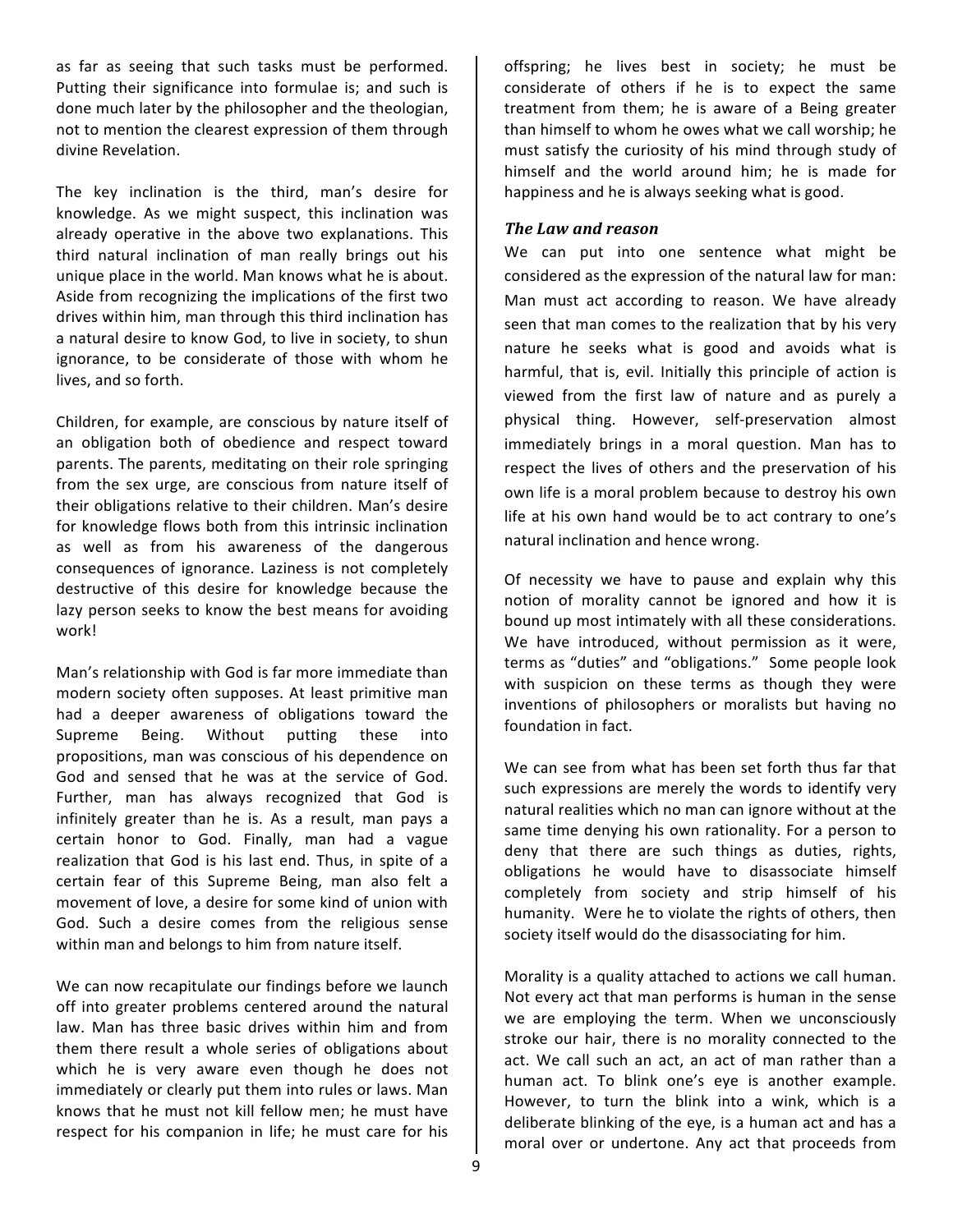man with deliberation is a human act. Man knows what he is doing, is aware of at least some of the consequences to the act. He is therefore responsible for the act.

When a person learns to drive a car, the State demands that he be subjected to an examination. In this way the State determines whether or not the individual is a responsible agent and should be permitted the privilege of driving a car. One who drives a car does a deliberate act which requires intelligence and volition. Hence, such a person is responsible for the consequences of his driving. If he drives carefully, he deserves praise; if he is reckless he earns punishment such as restriction of his right to drive.

Human actions in accord with reason, that is, actions which are in harmony with the nature of man are good actions. When a human act violates the order of reason, then we call such an act evil or bad. Morality means that every human act is either good or evil depending on the action's relation to reason and man's nature. No truly human act can be morally indifferent since every act must conform to the nature of man or be at variance with it. We saw above that man might perform actions which are in themselves morally evil, for instance, killing one's female offspring, and yet be convinced from within that the act is good. Such a mode of conduct results from false moral training.

How does man know what acts are objectively good? He knows this from evaluating them in their relation to his own reason and nature. How does man know which human actions conform to his nature and follow reason? Man obtains this information by considering the facts expressed thus far in this study, that is, the three basic urges within him and the consequences which follow upon these fundamental drives.

#### **The Law and standards**

We see at once that right and wrong are by no means matters of custom. We are dealing with standards for conduct which are within and part of the nature of man. Custom may either strengthen or pervert these natural inclinations. Custom has nothing whatsoever to do with their establishment. Such formation of norms for conduct belongs to nature herself.

Our problem is to put into some kind of order which precepts of nature man will see clearly and which therefore are common to all men. Certainly the

prohibition against taking another person's life is evident. Self-preservation is proper to each man and so he has to respect this right in others. We need merely reflect within ourselves on the aversion which fills us on the thought of destroying life in another. Even a soldier in battle values life too highly as not to be repulsed at the sight of death to his comrades in arms as well as the scene of the dead bodies of his enemies. In the heat of battle, men might desire to destroy the lives of others but this comes from a spirit of revenge or, more basically, from the law of self-preservation itself. The enemy has been depicted as one who will, if able to gain power, destroy life and liberties of one's country.

Another precept that is most evident is the duty to speak the truth. Man realizes that he cannot communicate with others who are deceptive, who say with their tongues things that contradict what is in their minds. Each person knows that he must tell the truth himself or expose himself to the untruths of others. In an atmosphere of deception and lying all fruitful living in society is disrupted.

Under certain circumstances, a man might feel that he is not obliged to speak the truth directly. This can happen when another person inquires of him information whose revelation might bring harm to himself or to others he loves. We need not examine the intricacies of mental reservations on the part of the individual so quizzed, but we can see that when a person violates, or appears to violate, one aspect of the natural law, he is doing it only to protect another aspect. In this case, self-preservation is given precedence over telling the whole truth.

Man also is conscious of duties toward a Supreme Being. Of course, man does not always devise methods of honoring or placating God that conform to the revealed doctrine. That is beside the point. Men do give worship, some acknowledgment anyway, toward this Supreme Being. The day on which to do it, the way in which to conduct the service will be quite arbitrary without the aid of Revelation. The fact that such honor has ever been paid God is incontrovertible and constant proof of the naturalness of such actions on the part of man toward God.

Conflicts can and do arise within man over certain demands of his natural inclinations. For instance, a man might grow weary of the woman he espoused. Another woman might enter into his life. Primitive man would simply take another wife but he would still be conscious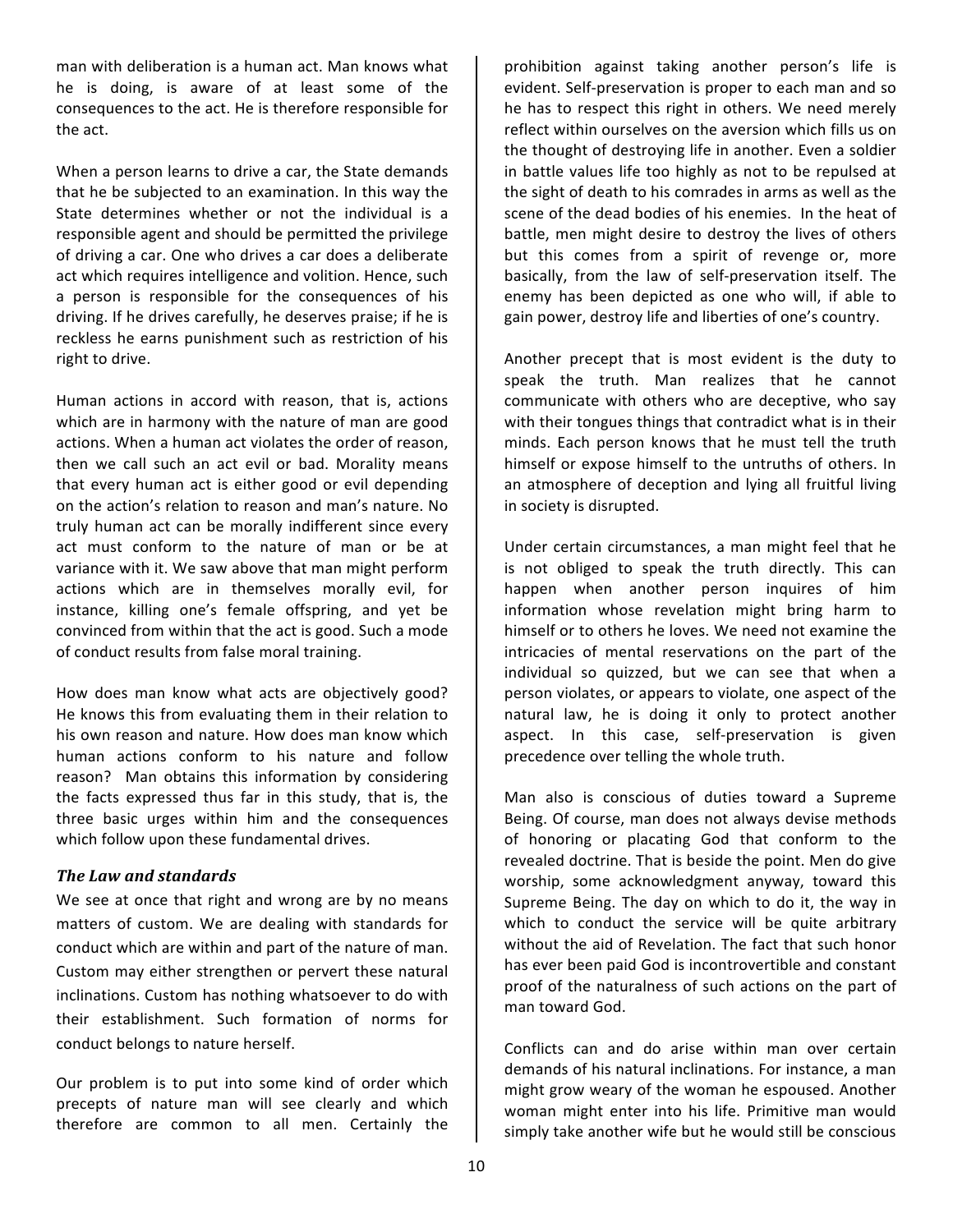of his duties to support his first wife. Even to this day, such practices are in existence, as in some Arabian countries. Were the man to discard the first wife, he would be acting contrary to nature and he would be conscious of this. Further, he would weaken his own position toward future wives who would see that their turn might come and they would face dismissal at the hand of an unscrupulous husband. That a man should have only one wife is by no means so evident as the truth that he should provide for his wife or wives.

We see that when we depart from the immediate precepts of his natural inclinations, man will vary in his interpretations of what may or may not be done. In these cases he will follow the conclusions of his own study. However, we must be realistic about this and admit that many a man will yield to partial goods and ignore the total good of his nature. We have already pointed out that pleasure is attached to eating and drinking as well as to love making. We might also have listed the pleasure attached to satisfying one's desire to power.

Impelled by these drives, man frequently abandons the path of right reason and pursues goods that actually can only satisfy his own nature in part and which really will do harm to himself as well as to others if these goods are pursued without restraint. A man who eats too much or drinks too much will lose his desire for study. Eventually he may prepare himself for an early death. Such a man defeats the urge to self-preservation by magnifying the means to keep alive until the means become an end in themselves. When people act in such a way they pervert the order of nature. Nature when so abused is destructive of itself. The same would be true of promiscuity in sexual relations which will eventually expose the persons to some kind of neurosis.

From the fact that one cannot toy with nature, we see the built-in coercive power of nature. Unlike other lawgivers, nature needs no trial by jury to determine on a verdict of guilty or not guilty. Instead, nature first gives a warning and if this is ignored, she takes as it were, her revenge. Nature that is so gentle when man acts according to reason that he even calls her mother, Mother Nature, becomes a ruthless exactor of justice when she is violated. Man's propensity for pleasure when satisfied to excess ends by bringing man to a state of physical and psychological misery.

#### **The Law and constancy**

Without invoking information from divine Revelation and thus explain man's proneness to evil as the result of original sin, we can say that all men are definitely and painfully aware of defects in their intellectual comprehension as well as weakness in their will power. From this man sees why he does not perfectly understand the complete list of precepts flowing from the natural law, especially once he leaves the area of what is primary. Such failure leads some men to a denial that such an entity as the natural law does exist. Also many will claim that all morality is relative, constantly shifting, situational, a commodity that varies with people, time, and circumstances.

We know that such attitudes are patently false. Man's nature itself is a constant. His purpose has not changed. The world is still the same. What was natural to men from the beginning is still natural to them. Other items have entered into the picture but the basic, fundamental issues remain unchanged.

From these facts we must conclude that the natural law, as regards its general precepts, is the same for all men at all times. The appreciation of the natural law in its fullness is not always the same, but such a lack of understanding is a defect on the part of man's apprehension not some variableness in the natural law itself. We have already insisted on the role of experience for understanding the natural law. We could also urge the goodness of the people as a determining factor in grasping the full import of the precepts of the natural law.

This leads us to a contrary consideration of how men can corrupt certain aspects of the natural law. We have established the truth that all men seek happiness, desire what is good. The good, however, can be both genuinely good or apparently good. For man to enjoy pleasures is a good, but to enjoy them in excess is only an apparent good, as we mentioned above. Nothing prevents man though from seeking sensual pleasures in excess, except circumstances. A man can over indulge. He can have intercourse as much as his system will allow. He can arouse his passions as frequently as images will impress him or women are available.

When man reduces himself to what is primary for his sense life to the exclusion or at least diminution of what is proper to his intellectual life, he automatically lessens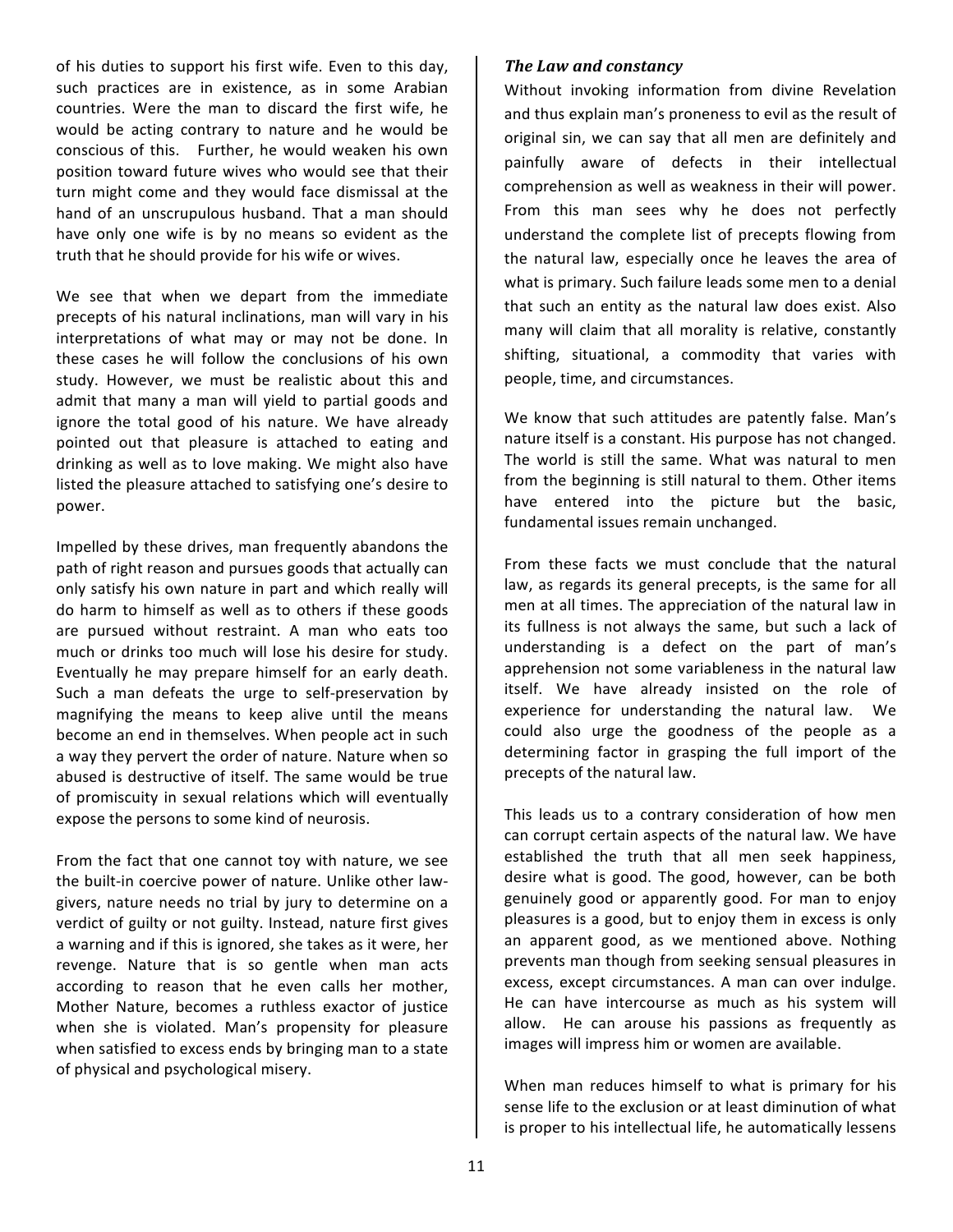his appreciation of the natural law. Such a man becomes, if he is not already, selfish, sluggish. Gradually he perverts his nature from one of a rational creature, whose perfection consists not in satisfying part of his nature but the whole man, to one who is almost pure animality. For such a man, the demands of the natural law will be obstacles to his thirst for sensual pleasure. Hence, he will ignore the natural law except where it seems to favor him. Regardless of how lofty or complicated a philosophical system he may devise or invoke to justify his actions, the fact remains that such a man has perverted his nature by corrupting his true purpose in life.

Any man who gives sufficient reflection to what we have written concerning his nature realizes that to act according to his nature, to live in harmony with his purpose in the universe is a most reasonable thing. Such a man sees that he is not driven like the animals by blind instincts. Animals unite at certain seasons. Wild animals do not get fat from overeating, only domesticated ones do. Man, on the other hand, is free to exercise his appetites any time he wishes and can find an object for them. Once man realizes what his total nature is, then he reasonably adopts a code of conduct for himself and toward others which is conducive to his well-being. The information which results from this study of self, neighbor, and the world about him comes from his understanding of his own nature and nature in general. What results and what truly conforms to his nature is what we call the natural law.

We notice that man merely discovers these rules of conduct and puts them into words so that he will be able to see them explicitly. The truth is that man participates in a system which is greater than he is himself. Man's task is to see how he fits into this system of nature so that he accommodates himself to it for his good. Although in some instances experience is scarcely needed, so natural are these inclinations, man does learn from experience that by obeying these norms of action which flow from his nature he will obtain what is genuinely good for himself and he will be happy. By disobeying these precepts, man finds that he eventually must pay heavily and that a passing pleasure is no substitute for lasting happiness.

Further, man sees that every man has these common inclinations and this makes it possible for all men to follow the same code in regard to each other. Violators of this unwritten code are to be treated as evil doers.

presuming some good men are in a position to enforce the corrections. Civil authority is established precisely to facilitate this punishment, to preserve the rights of all, and to promote the general welfare of the community.

#### *The Law and man*

Our discussion leads us to a number of important conclusions. One is that the natural law is written in the hearts of all men. This is a manner of speech, to be sure, but if we understand what has been explained to this point, we see that such an expression does put the idea across quite nicely. When we think of laws we usually picture a statute book containing all the laws. We might think of the United States Constitution which is the law of the land. These laws are written on parchments. The natural law is prior to all man-made laws. Natural law is so primary that the heart, as it were, is the parchment on which it is written.

Secondly, this law is known to all men, at least in a confused way. When man performs what we have called a human act, he makes a judgment. Almost instinctively he senses the act either conforms to his nature and hence is good, or the act opposes his nature and therefore is evil. This practical judgment is made by what we call conscience. The norm or guide for conscience is the natural law written in the heart of each man.

Thirdly, the natural law will help man to perform good actions, in other words, to be virtuous. From this we must not conclude that man is naturally virtuous but rather that man is naturally inclined to what is conformable to his nature and when he follows these dictates of natural law he will act virtuously. Man's reason will have to clarify many details of virtuous living for him.

From the third point, we might add a fourth consideration. Some things belong to the natural law because nature itself inclines man to such actions. Other items belong to the natural law because nature did not devise the contrary. For example, man is born naked, without possessions, and free. Thus does nature indicate that material things are common to all, that no one by nature owns anything. Also the offspring belongs to the parents in whose charge the infant is.

Yet, art invents clothing, and reason sees the value of private property, and even for a long time, the usefulness of slavery. Thus, certain things are added to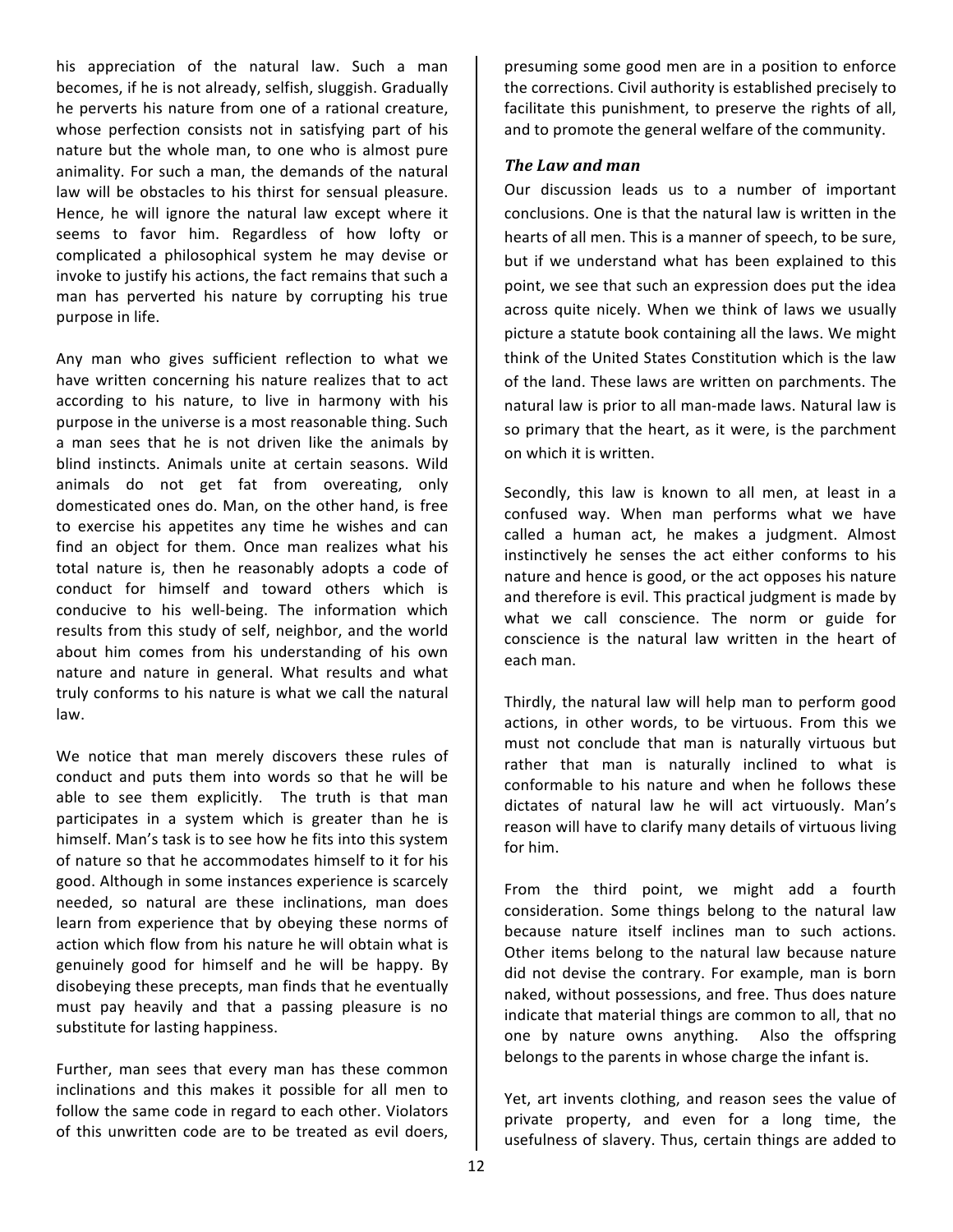the natural law but without changing that law. Man needs clothing in most climates for physical protection. He realizes, moreover, that clothing is necessary to safeguard him against exciting the sex urge unduly and unbecomingly. Private property is a special problem. However, theft is directly against the natural law even before a scheme of private property was invented. To steal the child from his parents or to abduct another's wife were always regarded as wrong and contrary to the very nature of things.

#### **The Law and its definition**

With all the information we have gathered and focused on the natural law, we are now in a position to define the phrase: The natural law is the rule for human actions, inherent in man, whereby he follows his natural inclinations insofar as these lead him to his proper good.

Almost all people will admit that law is a rule, a norm, a measure which is used to judge as well as direct human actions. Law either tells man what to do or what to avoid. A law is a command and command belongs to the reason of man. If command did not belong to the reason of man we would be quite foolish in complaining that any of his orders were unreasonable.

Throughout our discussion of law we have hardly mentioned the role of the will. We have done this with the hope that the reader will see clearly that law is primarily an act of reason and not one of the will. We say that the fulfillment of law demands the will but the law itself is something pertaining to reason.

We might wonder how the natural law is something pertaining to reason if this law really is part of the nature of man himself, inherent in him as we put it. Certainly we have made it evident that man's intellect helps him to discover this natural law even though the law is almost innate to man. We have been proceeding on a purely philosophical basis and have made virtually no reference to God. Yet, even within this realm of philosophy we could eventually arrive at the conclusion that the natural law in man is nothing other than a participation in a far greater law which is, as it were, in God.

This complete and perfect rule within God we call the eternal law. By this law God governs and provides for all things on a natural plane. Man's sharing in this eternal law is what men have come to call the natural law. Revelation would make this doctrine very clear to us but

we need merely point out that the Ten Commandments are the classic and greatest example of the precepts of the natural law put into a readable and evident listing. The Decalogue embraces only one virtue, the virtue of justice. Justice is the cardinal virtue regulating man's relations with others.

Man could have discovered all ten of the precepts, without the particular of Sabbath worship, but he would have taken quite some time to express them so well, if indeed he ever would have. The history of the human race betrays how much trouble he has in keeping them well. Looking quickly over the Commandments, we note that the first three concern the virtue of religion, which is attached to justice, and deals with man's duties toward God. The pagans, unlike the Israelites, worshiped many gods. The realization of the One God was the special prerogative of the Jewish people. Without this revelation, man would have wandered on for many centuries having only very crude and mainly erroneous notions about God.

The Fourth Commandment concerns piety, as well as obedience toward one's parents, a very evident fact of nature. The remaining Commandments regulate man's duties toward others and express what every man, even those who have never heard of the Ten Commandments, knows. Only corruption of man's nature can root out these precepts of the Ten Commandments.

In our definition of the natural law we said that man follows his inclinations only insofar as they lead him to his proper good. When man pursues even a natural inclination beyond its purpose, he corrupts. Also as man recedes more and more from these primary commandments of the natural law, he begins to fumble around concerning the goodness or malice of some of his actions.

This helps to explain why we find advocates of mercy killing, "planned parenthood" groups, zealous promoters of broader divorce laws, as well as the chronic, chaotic condition over segregation. How can men become so confused? Not everyone who practices birth control is morally corrupt. Apparently sincere and intelligent men introduced bills to legalize euthanasia both in the United States, as in Nebraska and New York, and in the British Parliament. As far as divorce is concerned, not a few men in public office have remarried and their reputations have not suffered noticeably. This would indicate at least a tolerant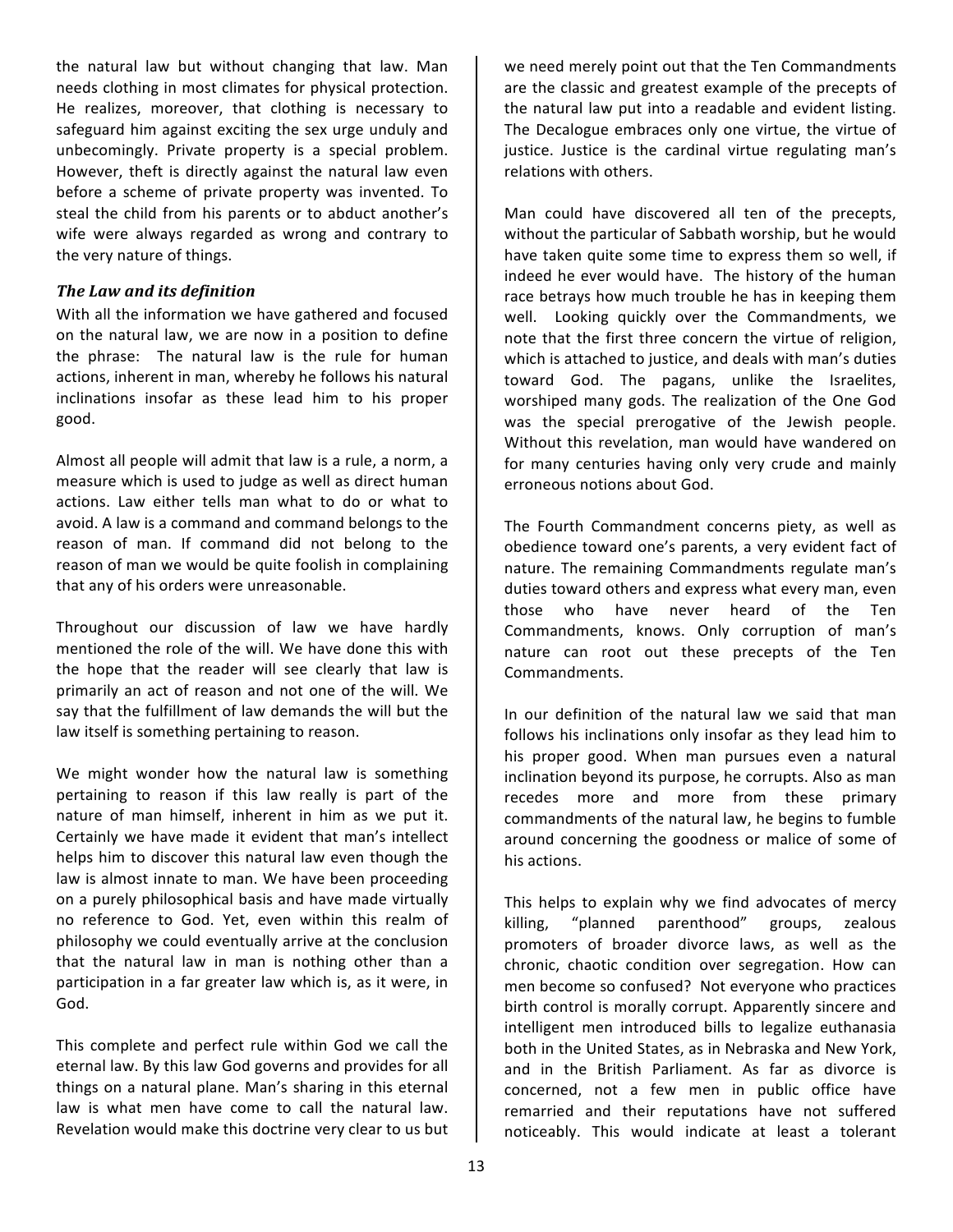attitude by the people in general toward the practice. Race segregation, of course, is in a class by itself to be treated later.

# **The Law and mercy killing**

For the moment, mercy killing is not too paramount an issue. Hitler's Germany gave enough evidence to discourage many of its advocates in other parts of the world. Also, as recent as 1950 the World Medical Association recommended that their affiliated groups condemn the practice of euthanasia. Indeed, in the 1948 Declaration of Geneva of the World Medical Association we read: "The health of my patient will be my first consideration"<sup>4</sup>

However, tides change and the old sentimental arguments may well be pulled out again which argue for and defend the practice of mercy killing. Some arguments look right into the mind of God by telling us that God does not want people to suffer needlessly. Others look at some unfortunate who seems hardly to be human and ask how keeping such a person alive makes sense. Also the patient himself might request that he be removed from his misery. In any case, the basic argument is that to take the individual's life is the merciful, humane thing to do.

Man's error in sponsoring legislation for mercy killing lies in his confusion of one's private good over the common good. To take the life of this particular man might seem a good in itself. Yet, in reality the decision cannot be isolated in that way. Doctors and nurses, as well as clergymen, are very aware of the fact that a person can be close to death and then rally and live. Medical science is never so accurate that it can predict infallibly that a patient will die within so many hours. Even when the prediction can be quite precise, the doctor still struggles to save the life. Any other procedure would in the end be destructive of medicine itself. Unless doctors could work on sick people, no progress in the science would be possible. Also, we must not overlook the terrific psychological block that would arise were the patient and doctor to know that not health but death might be the object of medication.

Aside from these considerations, we are faced with the very first principle within man which is to selfpreservation. Man must always act in keeping with his nature. Disease is contrary to his nature and medical

<u> 1989 - Johann Stein, fransk politik (d. 1989)</u>

science has the task of removing this defect from man's body. Nevertheless, man's body is by its very nature doomed to die. This follows from the fact that man's body is composed of contraries, which, when the perfect balance is disturbed, will lead to death either through sickness or simply old age.

However, man is not only body. His soul, which is immortal, is the principle of the life which the body enjoys and would, were it possible, preserve the body perpetually in existence. Hence, from his soul man gets his will to live even when the body is fast corrupting. Just so long as the body is capable of supporting life, man desires to live. We have already pointed out how man tries to cling to this earthly existence. We see then how natural it is for man to want to live and in spite of his cries of pain or even for death to bring him relief, he still follows the natural inclination which demands that he live. To induce death artificially before his time would be contrary to nature and therefore a violation of the natural law's dictum: Thou shalt not kill.

We have already mentioned that man as an individual is not to ignore the common good. Even though a man may suffer greatly from a disease, medical science has a right for the common good to work upon this individual and in this way promote cures or relief for subsequent cases. Further, we must not ignore the acts of mercy made possible for nurses or friends through the sick. The most noble characteristics of the human race are very frequently manifested around the bed of the sick and dying. Finally the person himself can attain a degree of grandeur by accepting his suffering in patience. Mercy killing would eliminate all of these goods which belong to the community.

So contrary is mercy killing to the natural law that the mere formulation of a civil law to make euthanasia legal would be a lawyer's nightmare. Probably the quickest way to silence an advocate of mercy killing is to have him draw up such a law. The dangers that could result from any expression of such a law would be so great that the foundations of society would be shaken. Who would decide on the killing? The sick person or the doctor or perhaps the family of the sick person? Would there be any investigation prior to the killing lest there be danger of foul play? What of defective children? How defective? At what age? Who would decide? Both parents? Only one? What if the sick person lapsed into a coma before any decision were reached? And on and on! When we act contrary to nature we make things so utterly and ridiculously complex that

<sup>&</sup>lt;sup>4</sup> Quoted in McFadden: *Medical Ethics* F.A. Davis, Philadelphia, p. 481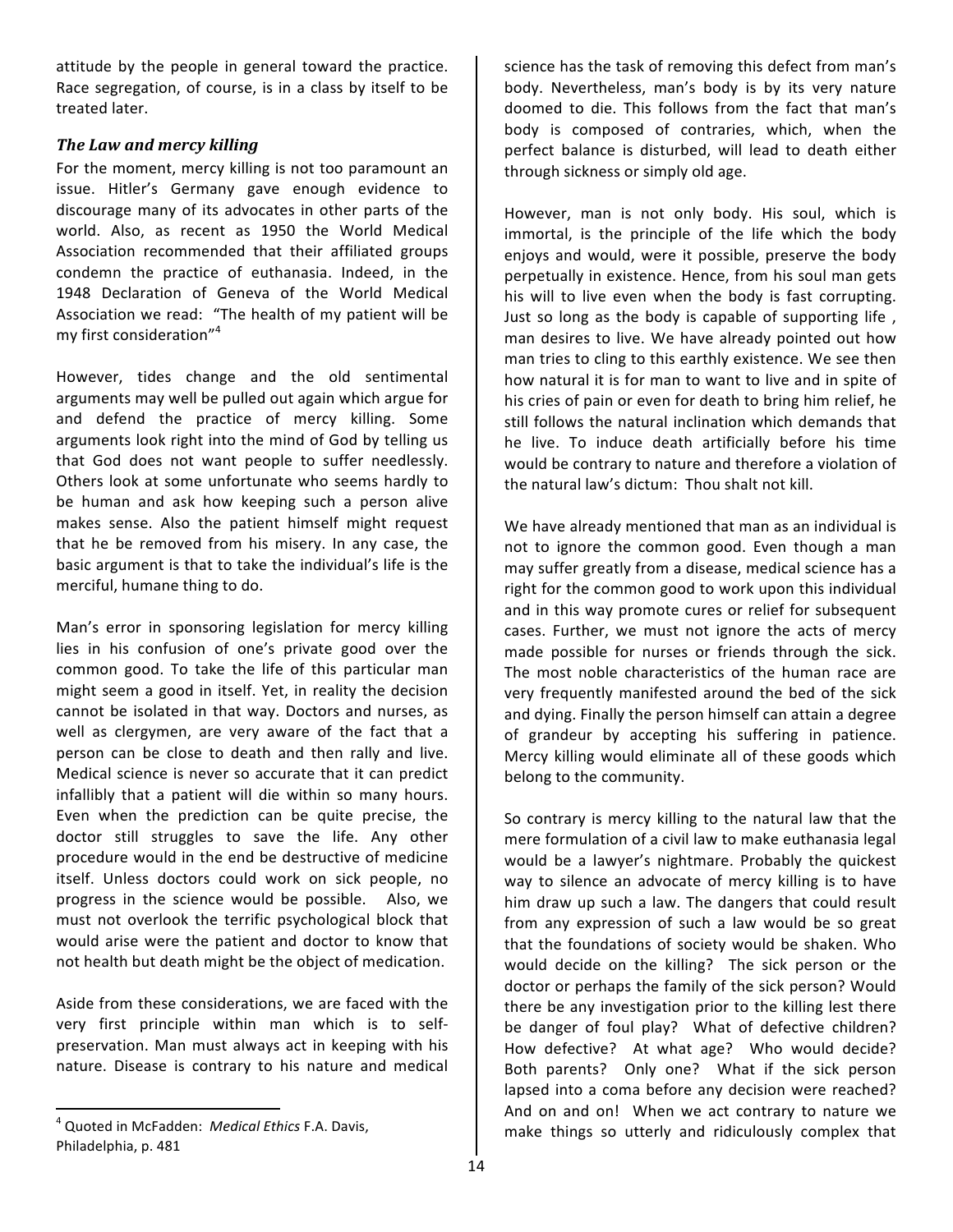only the most naïve or vicious can fail to see that a basic error is at play.

# **The Law and divorce**

While mercy killing is not quite the fashions these days, champions for divorce or defenders of this legal dissolution of marriage are plentiful. The whole thing sounds so reasonable. A couple finds themselves unhappily married. They agree to part and leave each other free to marry again. On the surface, this solution seems extremely reasonable and sensible. Both parties can start again. Two lives that might have been ruined can be rescued. Yet, modern results show that making the exception of one case or a few soon leads to an abuse which is intolerable, so that divorce with remarriage becomes nothing other than legalized adultery.

To complicate the matter further, where there is an offspring, then this child is deprived of what nature intended for him, namely, the care and affection of a mother and father. Some will immediately object that nature sometimes takes one or both parents through untimely deaths. We reply that this is the exception. Whenever we deal with nature we must operate on what she does for the most part, not on her exceptions. Anyway, no one will deny that the loss by death of a parent or both works a great hardship on the child. Consequently, to create the same type of situation through divorce is to be deliberately cruel.

Turning expressly to the natural law we can prove the indissolubility of marriage first from the natural desire of the couple to know their offspring. The child is not exclusive to one parent but the product of each and belongs to each. An infant is something of themselves and it would be unnatural for either to lack interest in something that is so personal. To abandon the infant would be criminal and a violation of a very obvious precept of the natural law which forbids killing even when done indirectly as in the case of abandoning an infant.

Further, the couple are responsible for the education of the offspring. The child is their responsibility until capable of self-support. Generally that would not be before eighteen years had passed because the youngster must give himself to study during this period and be allowed to mature. Failure of parents to guide and protect their offspring during these years would normally result in juvenile delinquency.

From the point of view of the woman, marriage must be permanent. What attracts a man to a woman is her beauty, youth, and her capacity to bear children. After a woman loses these qualities through increase in age, she is less likely to win a husband. Yet, it would be contrary to the nature of things for a man to leave his companion after she has given her own best years to him.

One can object to all this on the grounds that the couple might break up by mutual agreement. Even when this does happen nothing which pertains to the true nature of marriage is altered. Their action is contrary to the purpose of marriage and merely indicates a mutual disregard for the state of matrimony. The marriage vow itself puts only death as the time limit to the union. Any other arrangement would make the marriage such a tentative affair as to leave both parties without any grounds for trust in each other. The nature of love is to love wholly with nothing less than an eternal love as possible to express the deep feelings for each other. This is from the very nature of things and to act contrary to this is to violate the natural law. All other considerations such as not having children, a cooling of love between the husband and wife, attachments by both to new lovers, incompatibilities other than those directly opposed to marriage, or any other reason that might be offered are accidental to the essential character of marriage and therefore not sufficient for breaking the bond and allowing remarriage.<sup>5</sup>

# **The Law and birth control**

Another problem facing modern man is birth control. So universal is the acceptance of birth control as a legitimate solution to overpopulation in the world, as well as on a minor scale within the family circle, that many people cannot understand the position of the Catholic Church and her contention that birth control is against the natural law.

By birth control we mean the prevention of conception by means of interrupted intercourse, by use of contraceptives, by vaginal douches, or even through artificial sterilization. In order to show that such practices are contrary to the natural law we must consider the nature of the organs involved and that

 <sup>5</sup> St. Thomas Aquinas: *On the Truth of the Catholic Faith* Image Book, Doubleday, Garden City, N.Y., Book three, Part two, Chapters 122-124.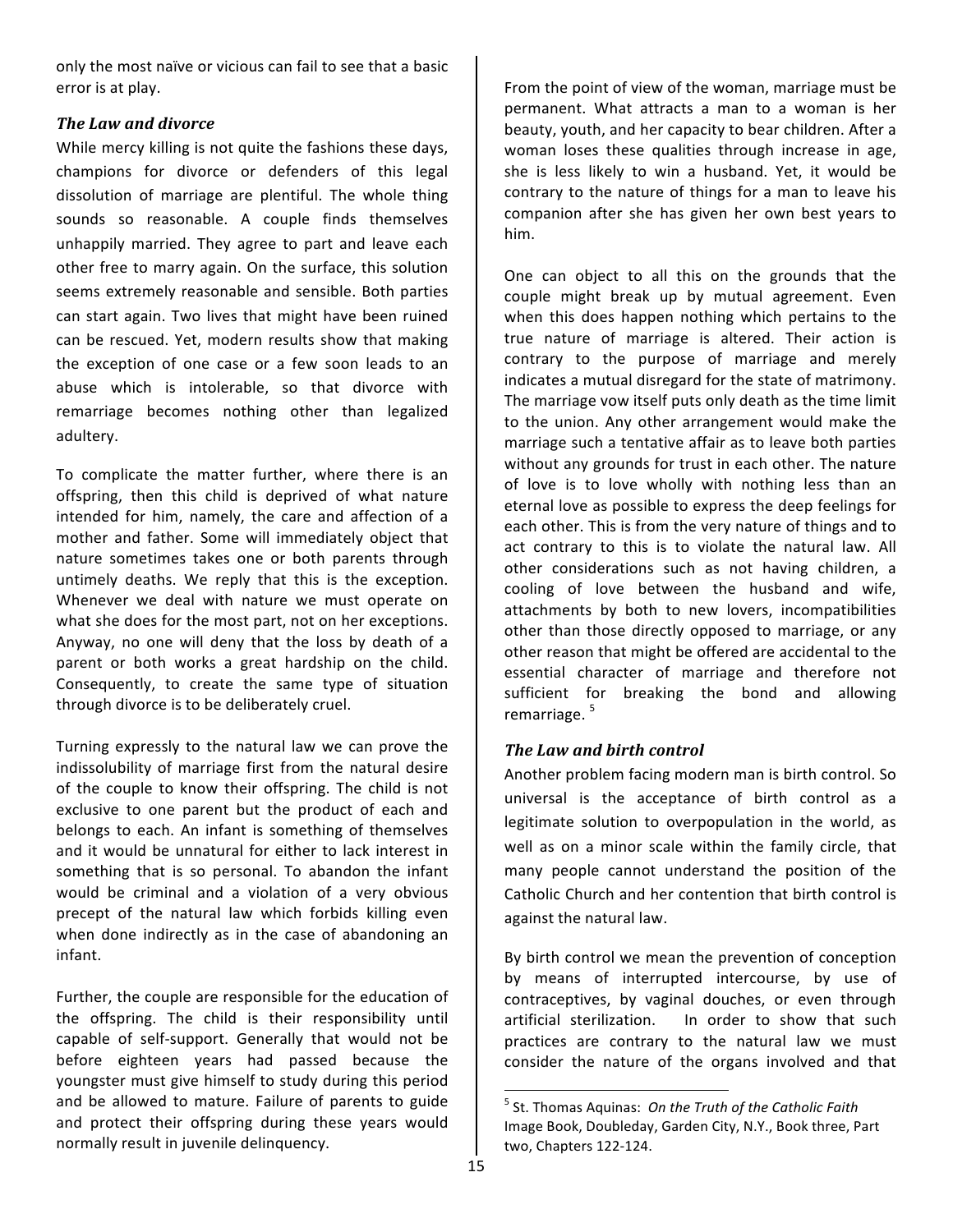accidental quality of pleasure which makes their use so attractive.

The sexual equipment of the male and female is complementary insofar as the generation of offspring is concerned. Each sex left alone could not bring forth an offspring. Nevertheless, each sex can create the sensation of the pleasure attached to intercourse even when alone. Such an action is almost universally called self-abuse. Nor is this a poor description. Unless the person is morally naïve, he will feel a sense of shame when he commits the act.

Therefore, the sex organs for reproduction should not be used except between the male and female with the object of bringing forth an offspring. Such is the very nature of the act. However, there is pleasure attached and the question is asked whether a married couple might perform the act for this purpose alone and exclude at the same time the possibility of offspring. At first we might see no objection. Maybe the couple has a good size family already or perhaps another child, says the doctor, will result in the death of the mother in child-birth. 

Our solution to this problem must be based on the natural purpose of things in preference to any other consideration. Intercourse is by its very nature a social act and it has social consequences. The couple is not free to say that this act is exclusively their business. Marriage is a social institution which is responsible for keeping the human race in existence. That is its primary purpose and from that primary purpose we must make our judgment of birth control on the terms of the natural law.

By its very nature, the act of intercourse is ordained to conception of new life. Nature herself provides for the period of conception by making the woman fertile only during certain times each month. Hence we see there is a natural birth control. In some instances the couple never has offspring but that will be the exception and we must insist that we judge the natural law in what happens for the most part, not by the exceptions.

The very term "contraception" is indicative that birth control is against or contrary to the nature of things since it frustrates the whole objective of the act of intercourse. Although the arguments from poverty, overpopulation, and the danger to the life of the mother are not to be set aside without solution, the answer does not lie in artificial birth control. One who

reads the arguments for such birth control sees that these actually attempt to prove that birth control does act in harmony with nature, that is, gives us a better offspring and thus conforms to the primary purpose of marriage. There is no such evidence. Couples with many children and those with one or two are often blessed with strong, healthy youngsters. On the other hand, sickly children can come in large quantities as well as singly. The physical well-being of the offspring seems to depend more on other factors than numbers to be accounted for.

If we accept the purpose of the sex urge as set forth above and see that nature puts it in man for the generation of offspring, we do not see how any extrinsic arguments can change the nature of things. Moreover we are faced with the ugly fact that artificial birth control is nothing less than mutual self-abuse. Once a person realizes that, only depravity of nature or fear of reality could make him ignore the shame attached to such action.

To solve his family, social, and health problems, man can either abstain from intercourse entirely or, through medical help, he can make use of what is called, "Rhythm." Since marriage is a two-way street, both members must agree either to continence or to the use of rhythm before either method could be adopted. Each party, under normal conditions, has the right to request the act proper to marriage.

Rhythm is sometimes called natural birth control. The couple using this method enjoys the rights of matrimony only on those days when, according to medical determination, the woman is not fertile. In this way the couple hopes to avoid having another child. Recent medical findings make this method quite accurate although nothing can prevent entirely the possibility of a "rhythm baby." Provide sufficient reasons are present, rhythm may be used. Thus, extreme poverty, danger to the life of the mother, or some pressing psychological reason may be advanced as valid reasons for employing rhythm. For the most part, however, it is more prudent not to use it since a husband and wife do not make love by the calendar.

Unlike the birth control contrary to nature, rhythm allows the couple to perform the marriage act perfectly. All rhythm does it avail itself of nature's cycle in fertility and non-fertility. Man's use of this information is truly in keeping with his reason since the whole method is in harmony with nature. Abuse would arise if rhythm were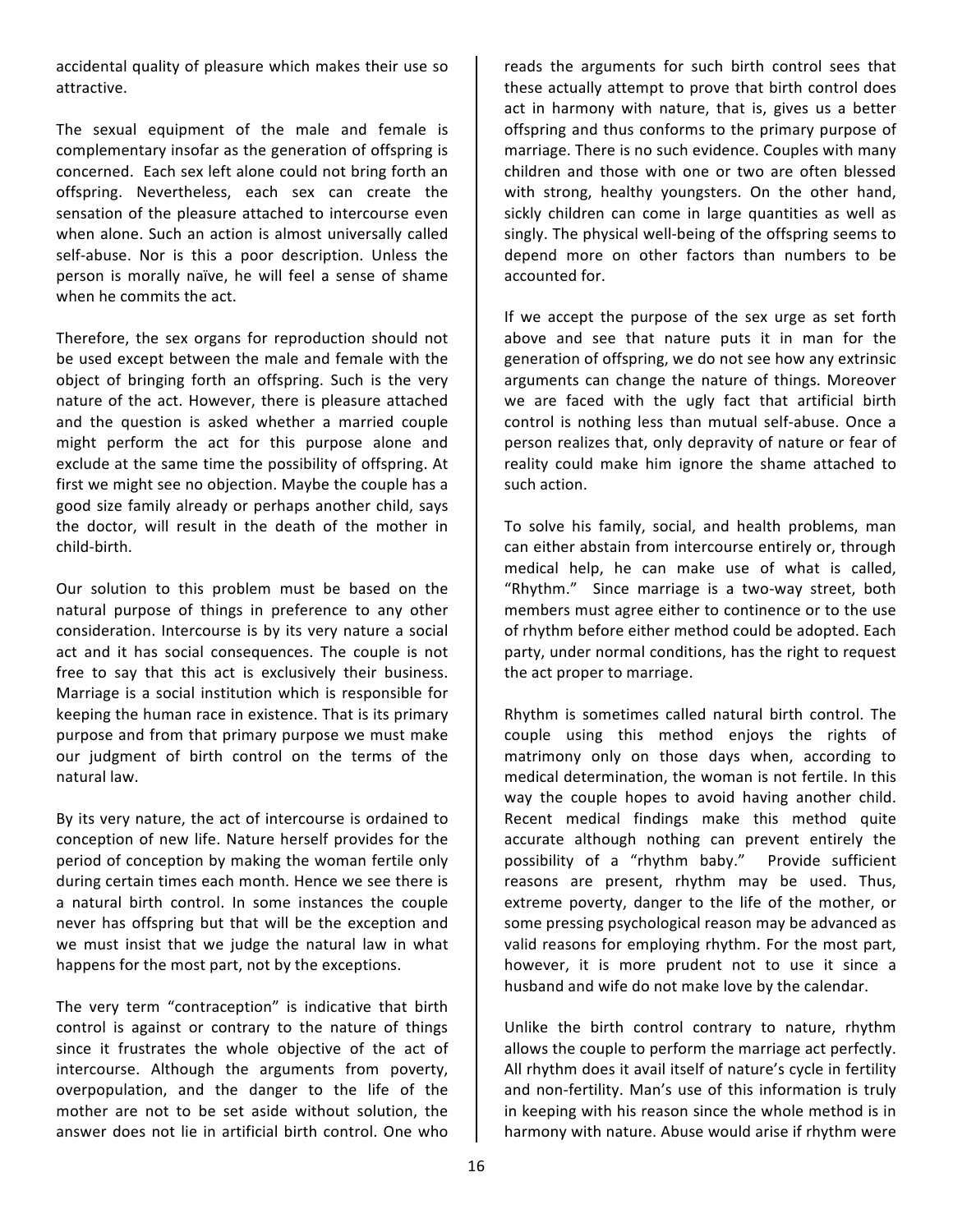used so extensively as to rule out any possibility of offspring because then it would defeat the natural purpose of marriage.

## *The Law and abortions*

Under this same heading we can add a few lines on socalled therapeutic abortions. A false theory once existed in the modern mind that the Church taught that in case of danger of death to the mother and/or child, the life of the child received preference. Pope Pius XII settled any doubts in his address of November 26, 1951:

> Never and in no case has the Church taught that the life of the child must be preferred to that of the mother. It is erroneous to put the question with this alternative: either the life of the child or that of the mother. No, neither the life of the mother nor that of the child can be subjected to an act of direct suppression. In the one case as in the other, there can be but one obligation: to make every effort to save the lives of both $\ldots$ <sup>6</sup>

Such teaching is in complete agreement with the precepts of the natural law. From the law of self-preservation the child, even though only in fetus form, strives for existence. Nor can the fetus be treated as plant or animal life, which it is not anyway, because the fetus is to be human life and the precept against killing applies. Again we follow the nature of things. Should the birth of the child actually result in the death of the mother then we can only attribute this to some defect in the natural process. But such exceptions do not justify violating the precepts of the natural law. To make exceptions, as with divorce, is to open the door for every kind of abortion which, as a matter of fact, not even civil governments permit though allowing socalled therapeutic abortions. Although the whole problem of the life of mother and/or child is extremely important, the moral issues are too complicated for a full discussion. The reader can normally answer objections simply by referring to the natural law and insisting that the course of nature must be observed when her precepts are involved. Our question is moral

not physical, a point which often eludes defenders of unnatural birth control and abortion.

## **The Law and segregation**

Finally we might point out that the problem of segregation has a relation to the natural law. By now it should be evident that justice is the key virtue of the natural law. Any solution to the issue of segregation must be based on justice. Nature herself makes no distinction among men as regards their basic rights. All men have the rights to life, liberty, and the pursuit of happiness. Consequently, any legislation in the human civil law which impairs these rights is contrary to the natural law.

From the point of view of the State, each man has a right to his due. By distributive justice, the State provides certain benefits for her citizens. Unless a citizen is guilty of a crime, he cannot in justice be denied these benefits. In their statement of 1958, *Discrimination and the Christian Conscience*, the Bishops of the United States very clearly proved that segregation violates justice and hence the natural law.

In the first place, enforced segregation puts the stamp of inferiority on the people set aside. Secondly, basic human rights are denied such as in the fields of education, housing, and opportunities in employment. Hence, from the side of the State toward her citizens, segregation evidently results in certain inequalities which have no foundation in nature itself.

On the person to person level, that is, in the order of commutative justice, the natural law demands that debts be paid on their objective value and not on the race of the person owed. No end of injustices would result if color became the measure for paying one's debts or fulfilling obligations. Once again looking to the nature of things, we discover a unity within the human family. Man has a common origin and a common destiny. All men are endowed with certain rights by nature. Accidental differences do not alter or lessen these rights. Arguing from the natural law we come to the conclusion that co-operation among all peoples should be natural and all oppression and curtailment of rights should be outlawed.

<u> 1989 - Johann Stein, fransk politik (d. 1989)</u>

 $^6$  Pope Pius XII: To the National Congress of the "Family *Front" and the Association of Large Families.*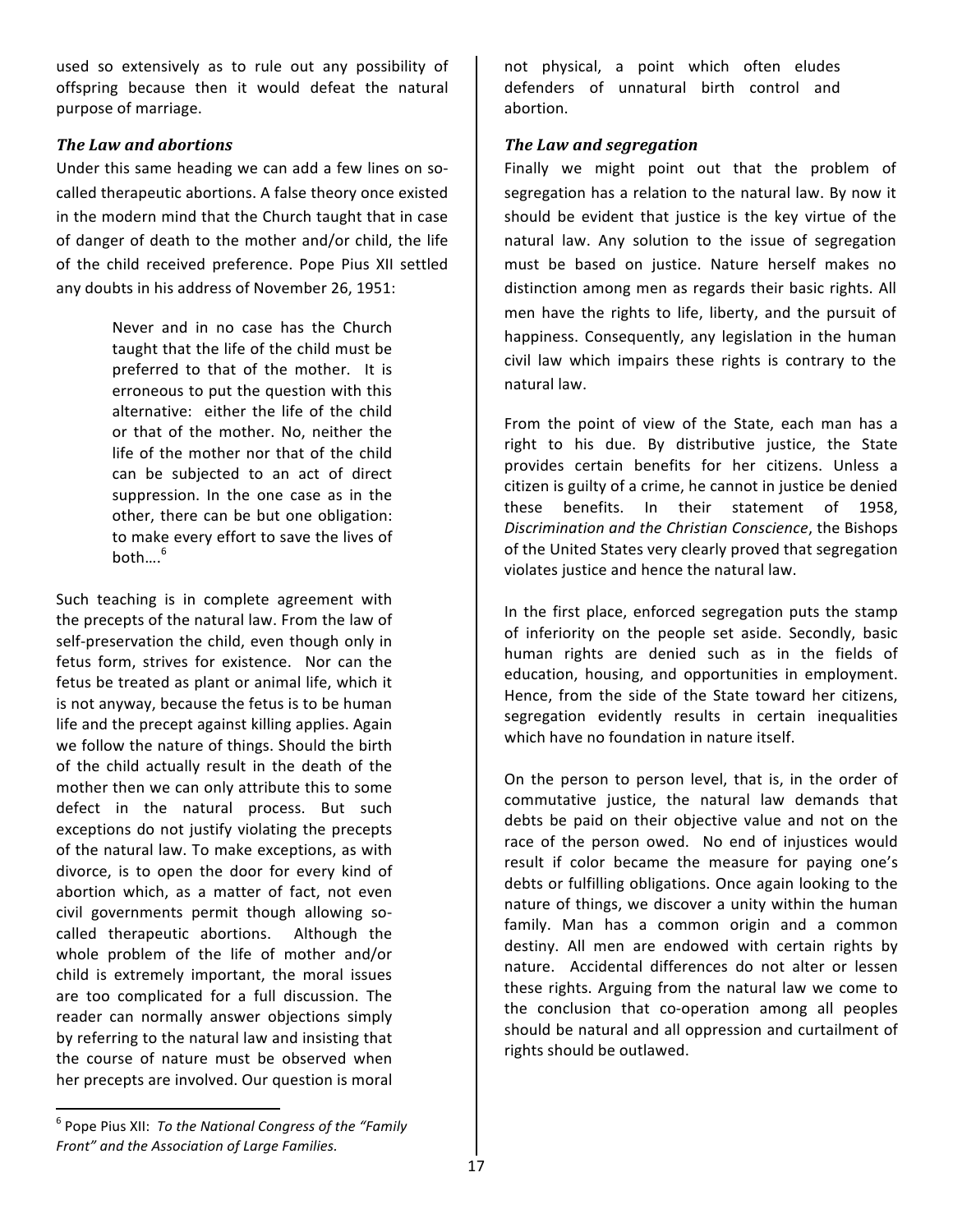#### *The Law: a summation*

In this study we have tried to demonstrate from reason alone the existence of the natural law. Each man can judge these matters for himself. It could not be otherwise since the natural law is in harmony with the very nature of man. All things that man sees as conforming to his nature, he naturally apprehends as good and he seeks them. Everything contrary to his nature, man sees as evil and to be avoided.

From the fact that the good is what all desire, man discovers the first principle of all moral actions: Good is to be done; evil must be avoided. From a study of himself and nature, man determines what is really good and what is evil. In many instances, man's knowledge is almost instinctive, but in some cases he needs considerable thought, and in matters of detail he might need consultation before he will determine the proper path to follow.

Before concluding our study of the natural law, we should like to add some notions from Revelation and theology in order to complete our picture of law in general and the natural law in particular. With St. Thomas Aquinas we define law as "an ordinance of reason for the common good, made by him who has care of the community, and promulgated."<sup>7</sup> The natural law fulfills the terms of that definition.

Man realizes that he himself did not make the natural law but he merely discovered it. The natural law was placed in man by the Creator of nature. God, who has care of all good, promulgated His law for man by the simple act of making man in the way He did. Once we admit the role of God in the natural law we see at once how perfectly the natural law falls into the definition of St. Thomas on law. God's rule for creatures is the eternal law, but man's participation in that law is called the natural law. Thanks to Revelation we know that God has raised man to the supernatural level and as a result man's true end is God. Since God has placed man through grace on a supernatural plane, there exists another law of great importance for him and this is the divine law. By the divine law man is directed to his higher end, one above nature. This law is revealed to him and contained in oral and written tradition.

<u> 1989 - Johann Stein, fransk politik (d. 1989)</u>

Although God is the Supreme Lawgiver, He does not deny man some role in law-making. When man takes the natural law and specifies it for some special aspect, we have human law or positive law or simply civil law. In order to protect life, which is required by the law of selfpreservation, man makes traffic laws. When man takes the divine law and does a similar thing we have church law or canon law or positive divine law. Rules on fasting and abstinence illustrate this adaption made by man. Thus we see that a whole system of law is constructed by man both from the natural law within him and the divine law revealed to him.

Law is God's way of instructing man, His creature, how to act, to live, and to die. Through the natural law man learns the meaning of life and the purpose of his existence. From the divine law man sees the infinite generosity of God. In order to attain the holiness which God intends for him, man must obey the natural law at all times because grace, the principle of action for the divine law, perfects nature and does not destroy it. For those who obey the natural law, the grace of God will most certainly be available to lift them to that higher supernatural life which ends in the happiness of the Vision of God.

# *Appendix*

Several reasons can be advanced for the tendency in much contemporary writing, especially in magazine articles and newspaper reports from religious conventions, to put the words natural law between quotation marks. One purpose is to indicate that natural law is being used in a special way, distinguished for instance, against physical law.

A second and more significant reason is to imply that the natural law is nothing more than a convenient expression for something which does not really exist. The quotes are meant to convey to the reader that the writer or speaker does not admit such an entity as the natural law, but he is yielding to the popular misconception that such a thing does exist.

Historically, few concepts can find more consistent support for its reality than that of natural law. We are not surprised to find indications of it in the Bible. One has merely to read the account of Cain and Abel to see how deeply rooted the natural law is in antiquity. We have already pointed out that the Ten Commandments sum up the fundamental precepts of nature. Much later

<sup>&</sup>lt;sup>7</sup> St. Thomas Aquinas: The Summa Theologica Benziger Brothers, New York. English Edition. Volume I, p. 995b, I-II, q. 90, a. 4. The student would profit much from a reading of the tract on Law as set forth in the *Summa*.